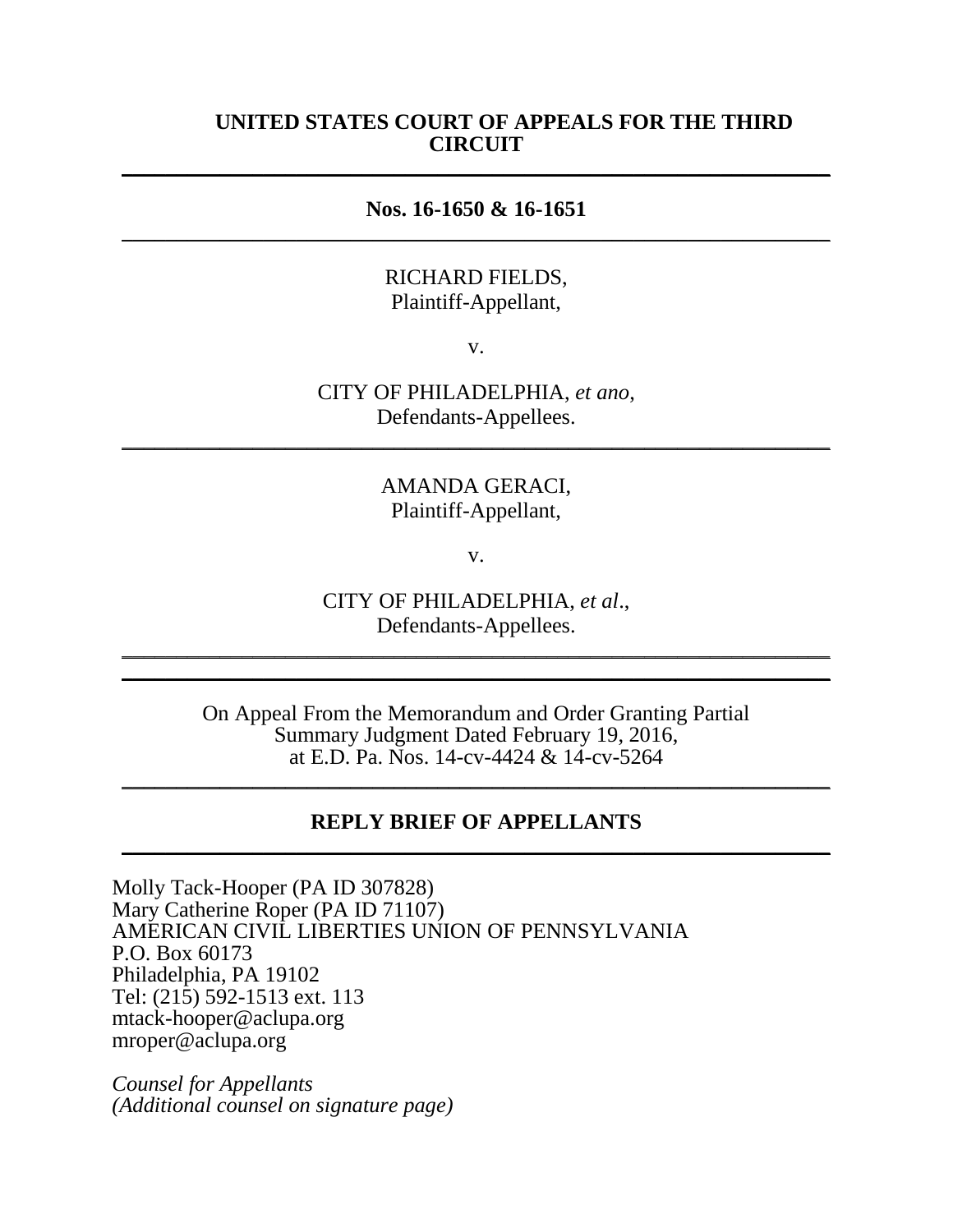| COUNTER-STATEMENT OF FACTS RELATING TO MUNICIPAL                                                                                                 |  |
|--------------------------------------------------------------------------------------------------------------------------------------------------|--|
|                                                                                                                                                  |  |
| THE CITY IS NOT ENTITLED TO SUMMARY JUDGMENT ON<br>$\mathbf{I}$ .                                                                                |  |
| A. Plaintiffs Have Adduced Ample Evidence of an Unconstitutional Custom<br>Within the PPD of Retaliating Against Individuals Who Record the      |  |
| B. Plaintiffs Have Adduced Ample Evidence that PPD Policymakers Were<br>Deliberately Indifferent to the Need for Better Training and Supervision |  |
| C. Plaintiffs Have Adduced Ample Evidence that the City's Failures Caused<br>the Violation of Their First Amendment Right to Record. 24          |  |
| D. The City Can Be Held Liable Even if this Court Finds the Individual                                                                           |  |
| THE INDIVIDUAL DEFENDANTS ARE NOT ENTITLED TO<br>II.                                                                                             |  |
|                                                                                                                                                  |  |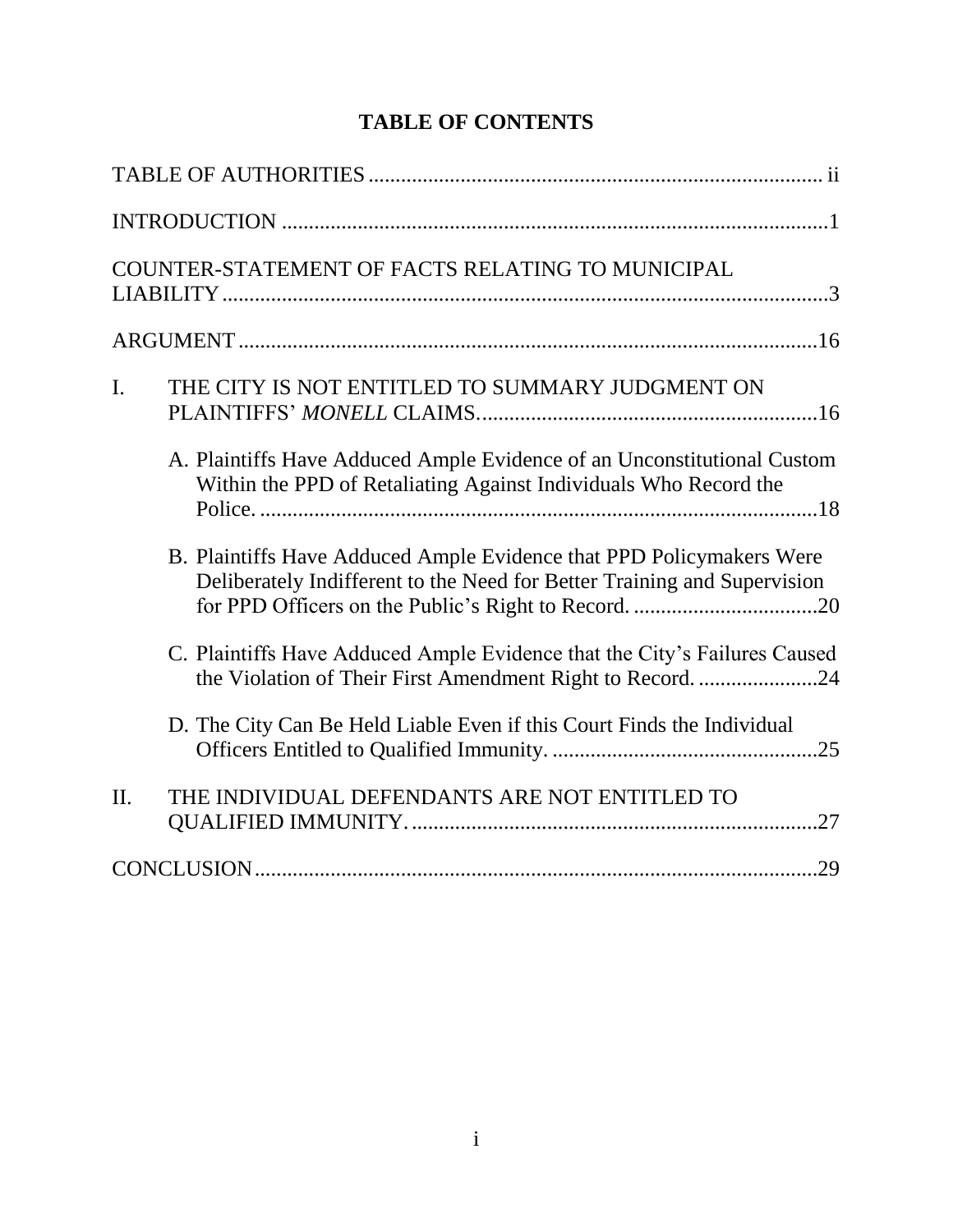# **TABLE OF AUTHORITIES**

# **Cases**

| Beck v. City of Pittsburgh, 89 F.3d 966 (3d Cir. 1996)  17, 18, 24     |  |
|------------------------------------------------------------------------|--|
|                                                                        |  |
|                                                                        |  |
|                                                                        |  |
|                                                                        |  |
|                                                                        |  |
|                                                                        |  |
| L.R. v. School District of Philadelphia, 836 F.3d 235 (3d Cir. 2016)27 |  |
|                                                                        |  |
| Thomas v. Cumberland County, 749 F.3d 217 (3d Cir. 2014) 17            |  |
|                                                                        |  |
|                                                                        |  |

# **Other Authorities**

| Model Civ. Jury Instructions, |  |
|-------------------------------|--|
|                               |  |
| Model Civ. Jury Instructions, |  |
|                               |  |
| <b>Rules</b>                  |  |
|                               |  |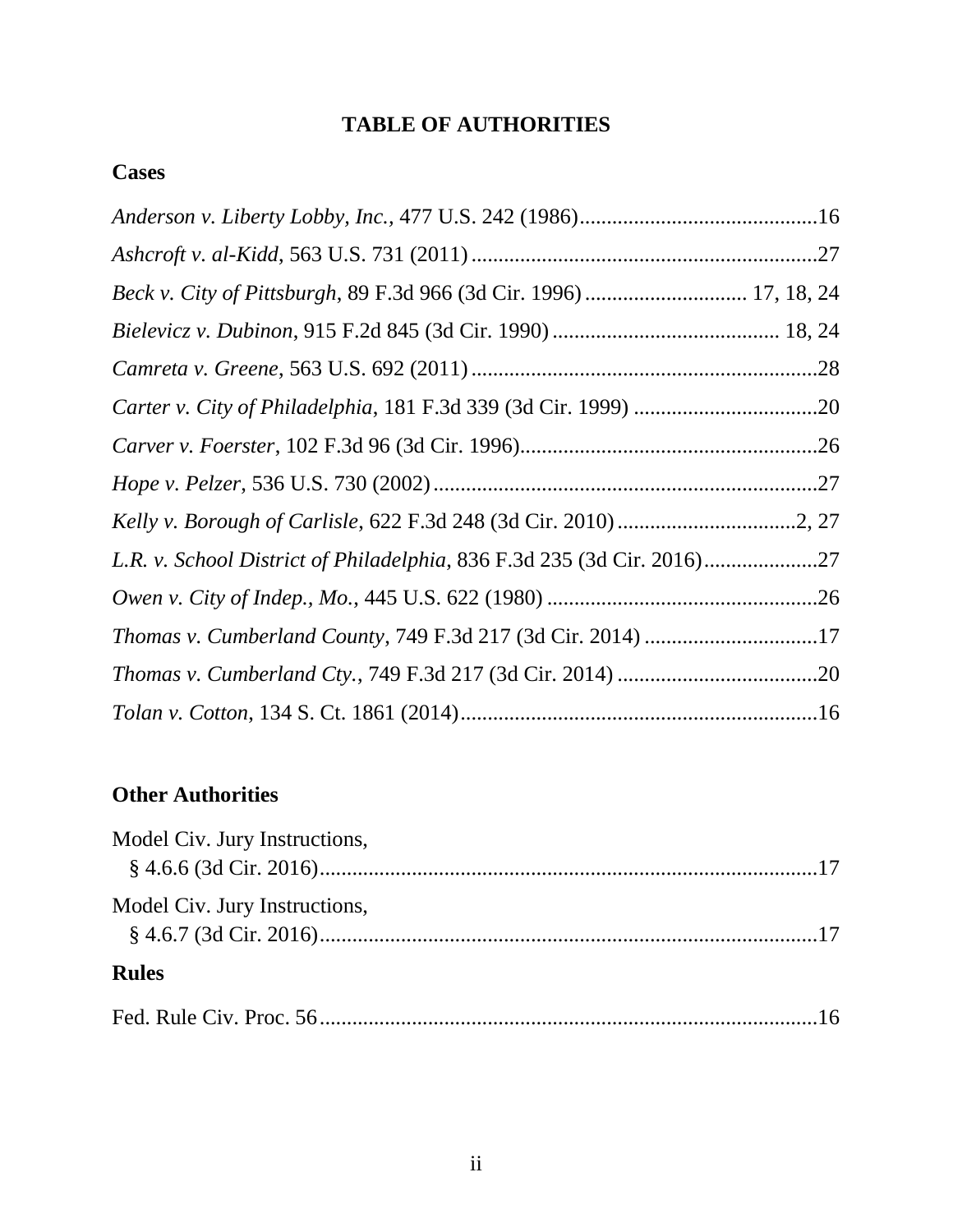#### **INTRODUCTION**

Defendants do not seek seriously to defend the trial court's conclusion that the First Amendment provides no protection for the Plaintiffs' acts of recording and observing police activity. Their brief apprises the Court that the City now instructs its officers that "like the ability to protest, the ability to record police was a right they had sworn to protect." Appellees' Br. 12. But the Defendants urge this Court to avoid articulating the same instruction and to duck the issue on grounds not addressed by the trial court. This Court cannot avoid the question, however, nor should it. Plaintiffs have adduced more than enough evidence to raise a genuine issue of fact with respect to municipal liability, the individual Defendants are not entitled to qualified immunity, and this case raises a fundamental and recurring issue of police accountability and free expression in the twenty-first century.

With respect to municipal liability, the City's brief argues facts in the light most favorable to itself, draws all inferences in its own favor, and simply ignores much of the evidence that Plaintiffs would be entitled to present to a jury. This Court—like the court below—cannot view the evidence in this one-eyed fashion. Indeed, a straightforward application of Rule 56 and *Monell* demonstrates that Plaintiffs are entitled to proceed to trial on their claims against the City.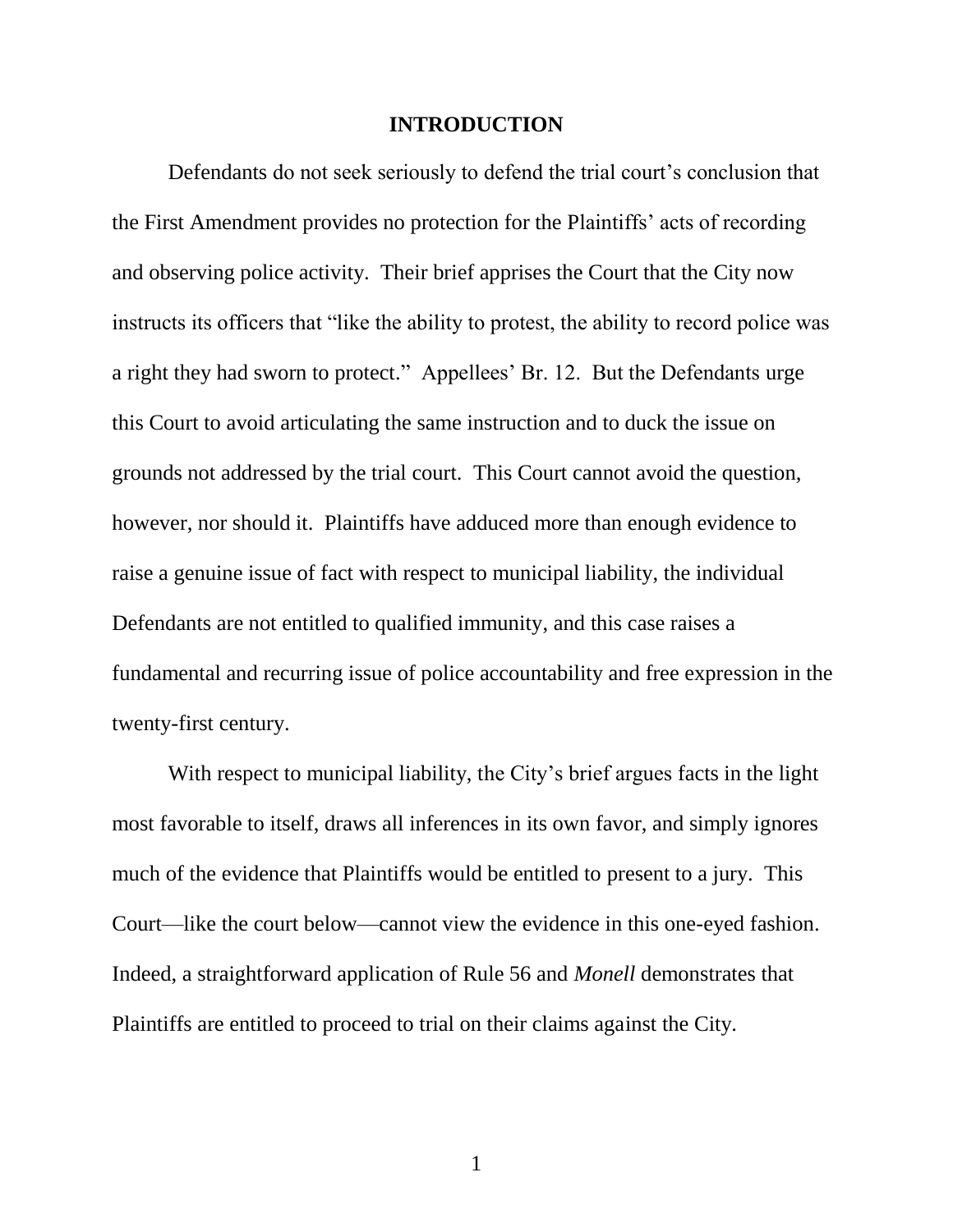Defendants' qualified immunity argument starts and ends with this Court's decision in *Kelly v. Borough of Carlisle*, 622 F.3d 248 (3d Cir. 2010), which held that as of May 2007, "there was insufficient case law establishing a right to videotape police officers during a traffic stop to put a reasonably competent officer on 'fair notice' that seizing a camera or arresting an individual for videotaping police during the stop would violate the First Amendment." *Id.* at 262. Defendants insist that this holding somehow precludes any different conclusion about the clarity—in 2012 or 2013—of the right to record police who were *not* engaged in a traffic stop. Those arguments misunderstand both the test for qualified immunity and its purpose. Moreover, the City advances a dangerous position by asking the Court to sidestep First Amendment analysis through a finding of qualified immunity. *See Camreta v. Greene*, 563 U.S. 692, 706 (2011) ("qualified immunity . . . threatens to leave standards of official conduct permanently in limbo. . . Qualified immunity . . . may frustrate 'the development of constitutional precedent' and the promotion of law-abiding behavior.") (internal citations omitted).

As Plaintiffs' opening brief and the briefs of amici argue at length, there is a pressing need for this Court to address the First Amendment rights of those who observe and record police conduct, and to decide that the First Amendment protects the right to record the police, regardless of whether the recorder manifests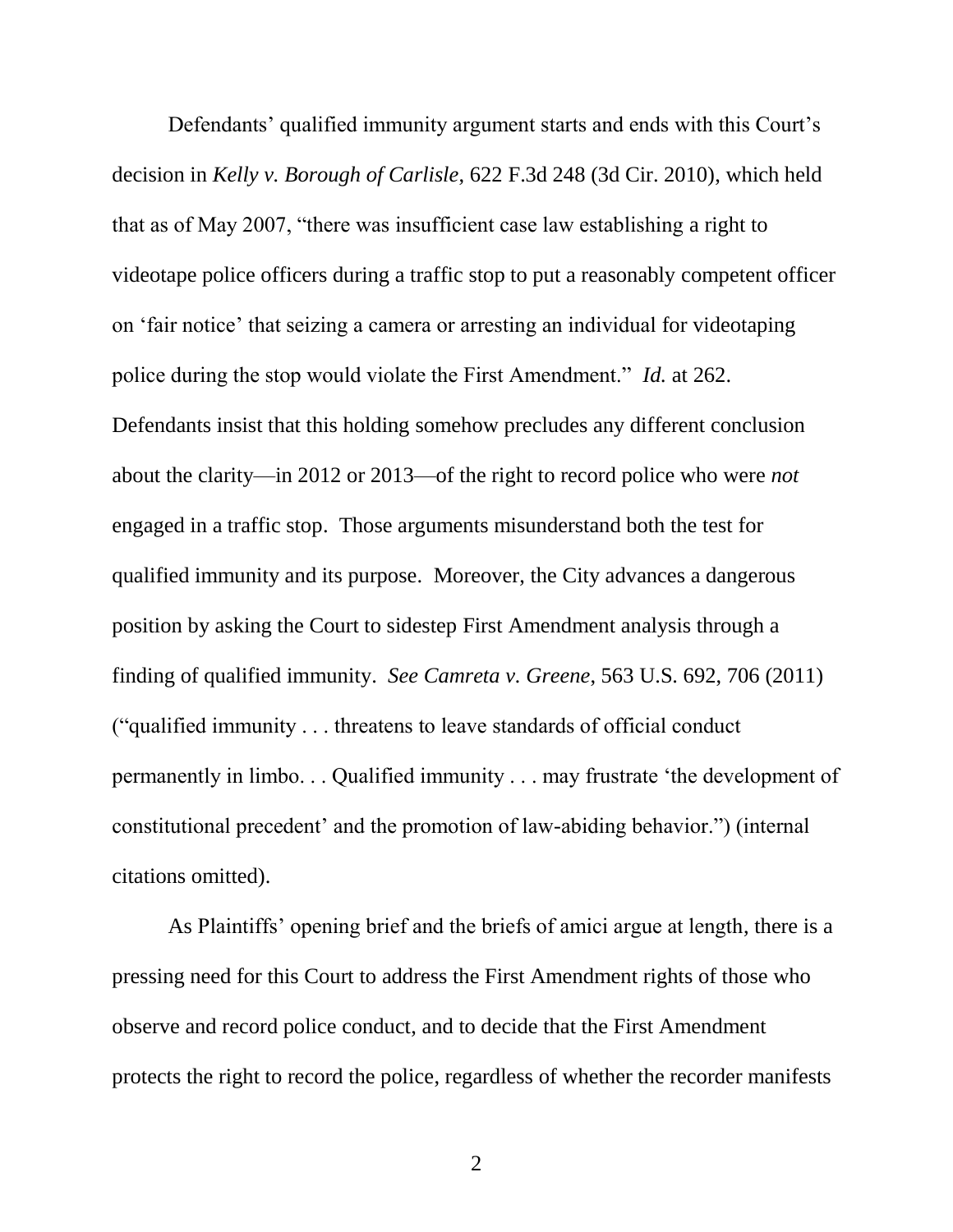a particular reason for the recording. Because Defendants do not seriously dispute the existence of a First Amendment right to record the police, Plaintiffs will not repeat these arguments here.

# **COUNTER-STATEMENT OF FACTS RELATING TO MUNICIPAL LIABILITY<sup>1</sup>**

Plaintiff Richard Fields was arrested and then cited for photographing police activity from a distance while standing on a public sidewalk in Philadelphia on September 13, 2013. Plaintiff Amanda Geraci was forcefully prevented from taking a photo of police arresting a protester on September 21, 2012, while serving as a "legal observer" during a demonstration outside the Pennsylvania Convention Center in Philadelphia. Plaintiffs allege that their incidents are not isolated, but resulted from a custom and practice of Philadelphia Police Department ("PPD") officers, who regularly used detention, arrest, and other actions to retaliate against citizens who attempt to record their actions, and from the City's deliberate indifference to the need to train and supervise their officers to ensure respect for

l

<sup>1</sup> Plaintiffs' opening brief recounted only the facts related to the issue decided by the district court: whether Plaintiffs' acts of recording the police were protected by the First Amendment. In light of the City's argument that the Court can affirm the decision below due to an alleged lack of factual support for Plaintiffs' claims against the City, Plaintiffs here offer additional facts from the record below relevant to municipal liability. Plaintiffs will not address the City's mischaracterizations of the record below where those errors are not material to the questions before the Court. A more detailed recitation of the facts and where the City gets them wrong was submitted in the district court. *See* Pls.' Stmt. Facts, *Fields* ECF No. 27-1, *Geraci* ECF No. 27-1.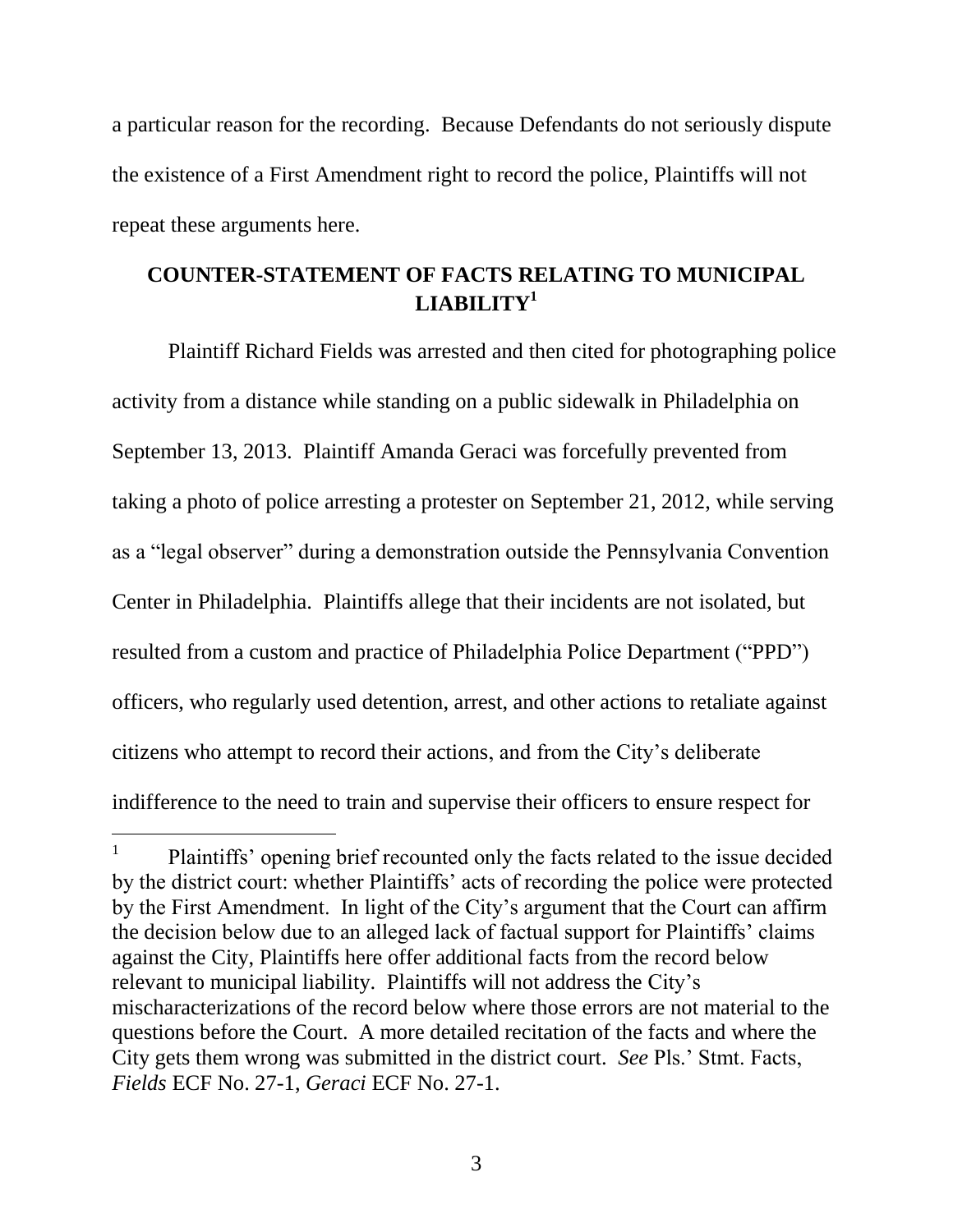the right to record. Despite news articles and other public sources, and Internal Affairs complaints putting PPD officials on notice of at least 19 incidents prior to Ms. Geraci's incident, and an additional 2 incidents prior to Mr. Fields' arrest, in which Philadelphia police officers retaliated against civilians for recording the police, at no point did the Philadelphia Police Department initiate any internal investigations into the practice. *See* JA0117 (2013 Healy Dep. 47:16–48:10); JA0135 (2013 Healy Dep. 118:19–24); JA0136 (2013 Healy Dep. 122:12–20).

#### Memorandum 11-01

After attending a national conference in the summer of 2011 and learning of growing concern around the country over police taking cameras from people who were recording them, Commissioner Ramsey directed Captain Francis Healy to draft a policy for the Philadelphia police department on this issue. JA0109 (2013 Healy Dep. 13:6–8). While drafting the policy, Captain Healy surveyed Philadelphia police officers and discovered that it was "very clear" that some PPD officers thought it was acceptable to stop people from recording them. JA0119–20 (2013 Healy Dep. 55:19–58:6). On September 23, 2011, the PPD issued Memorandum 11-01 to "remove any confusion as to the duties and responsibilities of sworn personnel when being photographed, videotaped or audibly recorded while conducting official business or while acting in official capacity in any public space." JA1185 (Memorandum 11-01).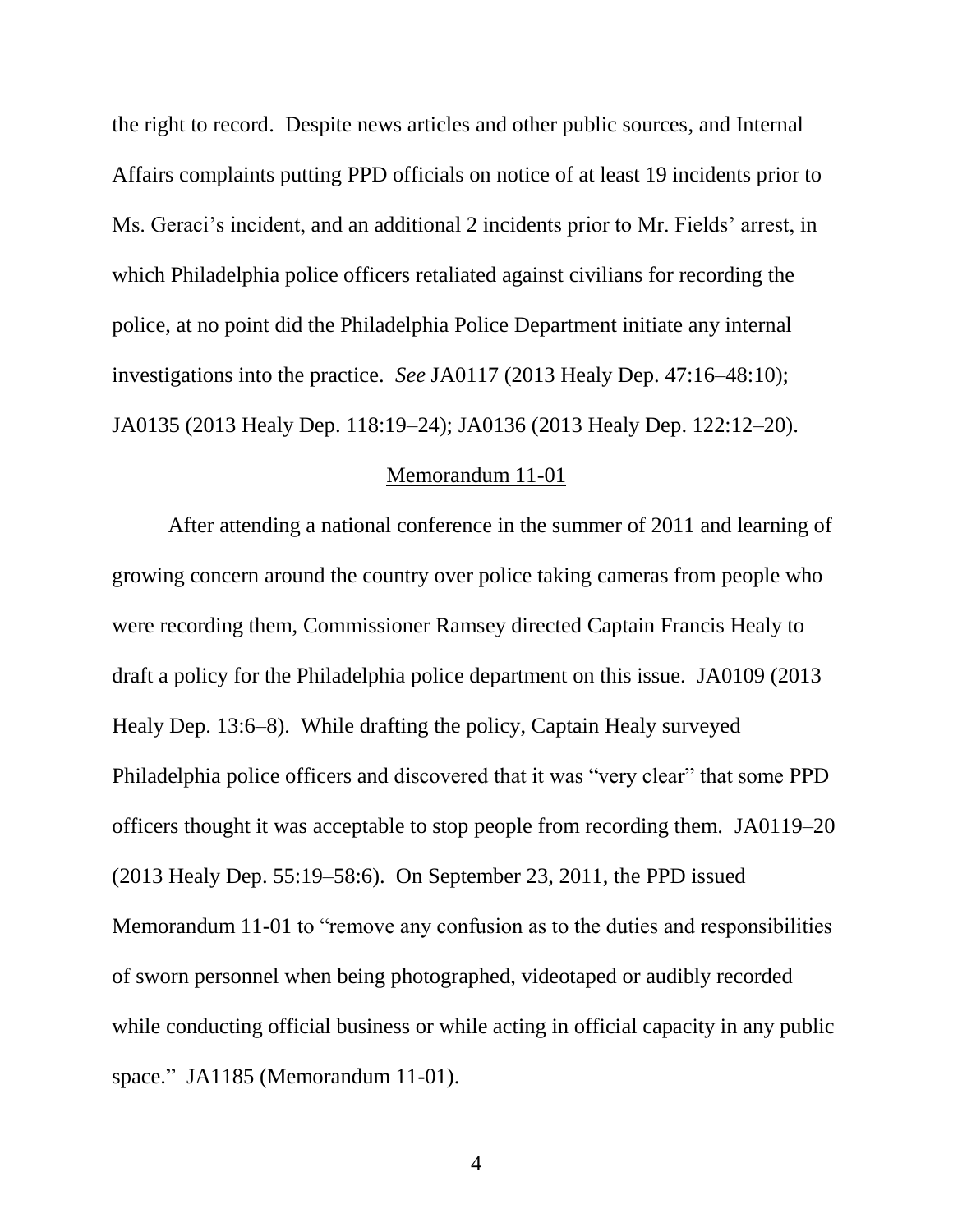Memorandum 11-01 was announced to officers in September 2011 at roll call, but officers received no training on the new policy. JA0109 (2013 Healy Dep. 14:6–16); JA0200 (2015 Healy Dep. 11:2–12); JA1378 (Healy Memo to Nola Joyce, Dec. 18, 2013) ("It appears the only training that was provided was roll call training."). Captain Healy did not discuss with any police supervisors the fact that some PPD officers believed it was permissible to prevent civilians from recording them. JA0122 (2013 Healy Dep. 68:9–17). Nor did he follow up to ask any officers whether they understood Memorandum 11-01 after it was sent out. JA0126 (2013 Healy Dep. 83:7–23).

# The PPD "Culture" of Suppressing Citizen Recording Before Memorandum 11-01

Before Memorandum 11-01 was issued, there was plenty of information available to PPD policymakers regarding the culture among PPD officers of retaliating against people who recorded police activity.<sup>2</sup> As Captain Healy testified, press reports are one of the primary ways the PPD leadership learns of

 $\overline{2}$ <sup>2</sup> Commissioner Charles Ramsey and Captain Healy were both official policymakers for the Philadelphia Police Department on the issue of recording police. Commissioner Ramsey delegated to Captain Healy primary authority for the City's policies on recording, including the authority to order training on those policies. *See* JA0247 (2015 Healy Dep. 58:5–15). Captain Healy was twice designated by the City as the individual most knowledgeable about the City's policies regarding the right to record the police and the City's training, monitoring, and supervision of Philadelphia police officers to ensure compliance with those policies. JA0107 (2013 Healy Dep. 6:16–20); JA0199 (2015 Healy Dep. 10:1–6).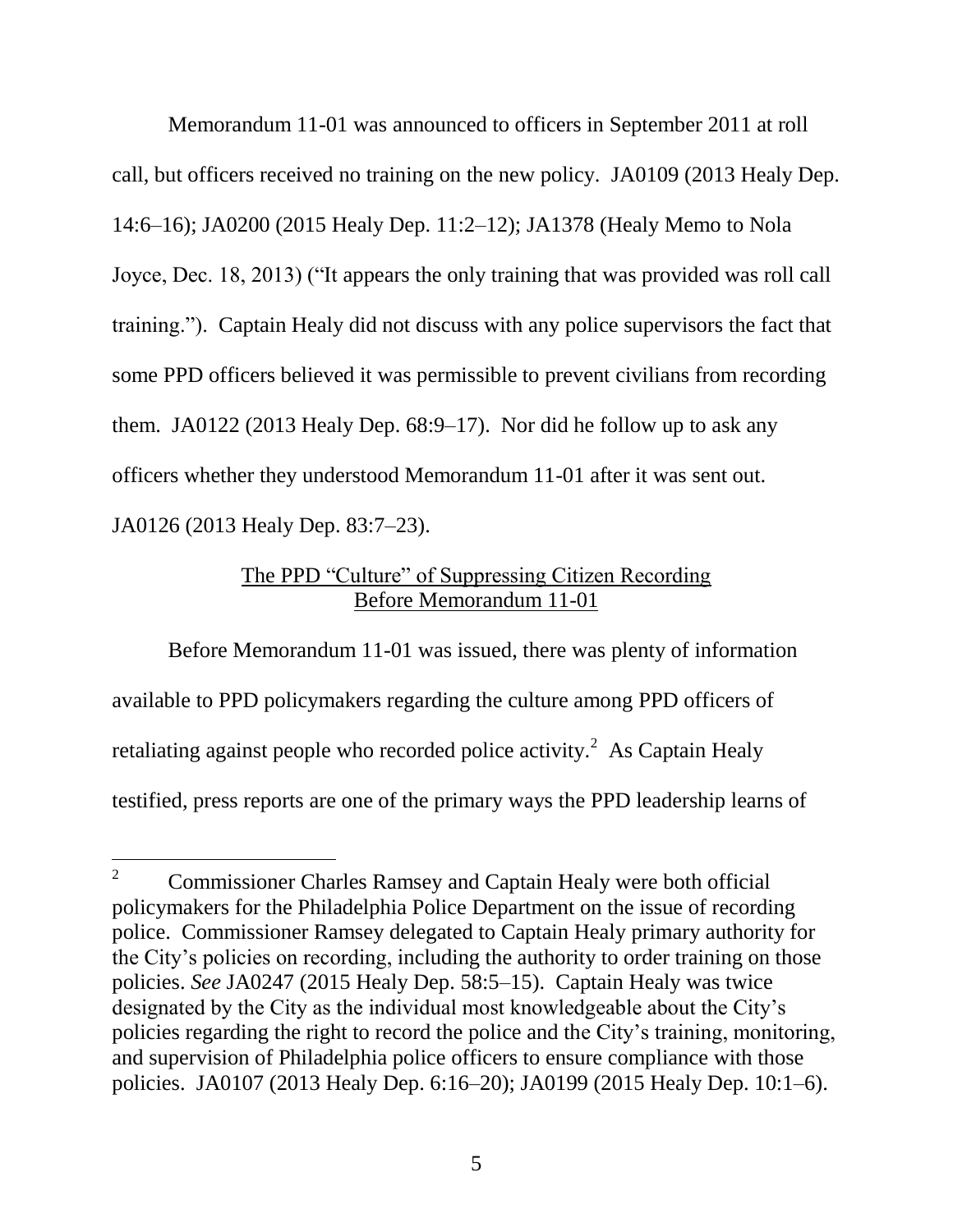recurring problems with officer conduct. JA0249–50 (2015 Healy Dep. 60:19– 61:19). Captain Healy recalled numerous news stories about PPD officers interfering with recording. *See, e.g.*, JA0124 (2013 Healy Dep. 73:7–74:1); JA0310–11, JA0312, JA0313, JA0314–15, JA0322 (2015 Healy Dep. 121:20– 122:7, 123:1–5, 124:3–8, 125:19–126:6, 126:13–18, 133:10–18). *See also* JA1528–38 (news articles). A September 3, 2011 article detailed several incidents in which Philadelphia police officers retaliated against civilians for recording them. JA1531–32 (Jan Ransom, "Even a top cop concedes a right to video arrests – but the street tells a different story," Philly.com (Sep. 3, 2011)).

In addition to press reports, complaints made to the Internal Affairs Division ("IAD") can alert PPD leadership to problems requiring correction. JA0318 (2015 Healy Dep. 129:5–131:3). In 2010 and 2011, at least four IAD complaints alleged that PPD officers had interfered with other individuals who attempted to record police activity. *See* JA1578–86 (IAD 10-0615); JA1642 (IAD 11-0154); JA1587– 90 (IAD 11-0433); JA1591–1608 (IAD 11-0468). Every IAD investigation results in a memo to the Commissioner.

Despite the results of Captain Healy's survey of PPD officers, press reports, and IAD complaints all indicating that PPD officers routinely interfered with civilians' right to record, the Commissioner's primary concern was "getting the policy out"; he did not take any further action, including ordering training on the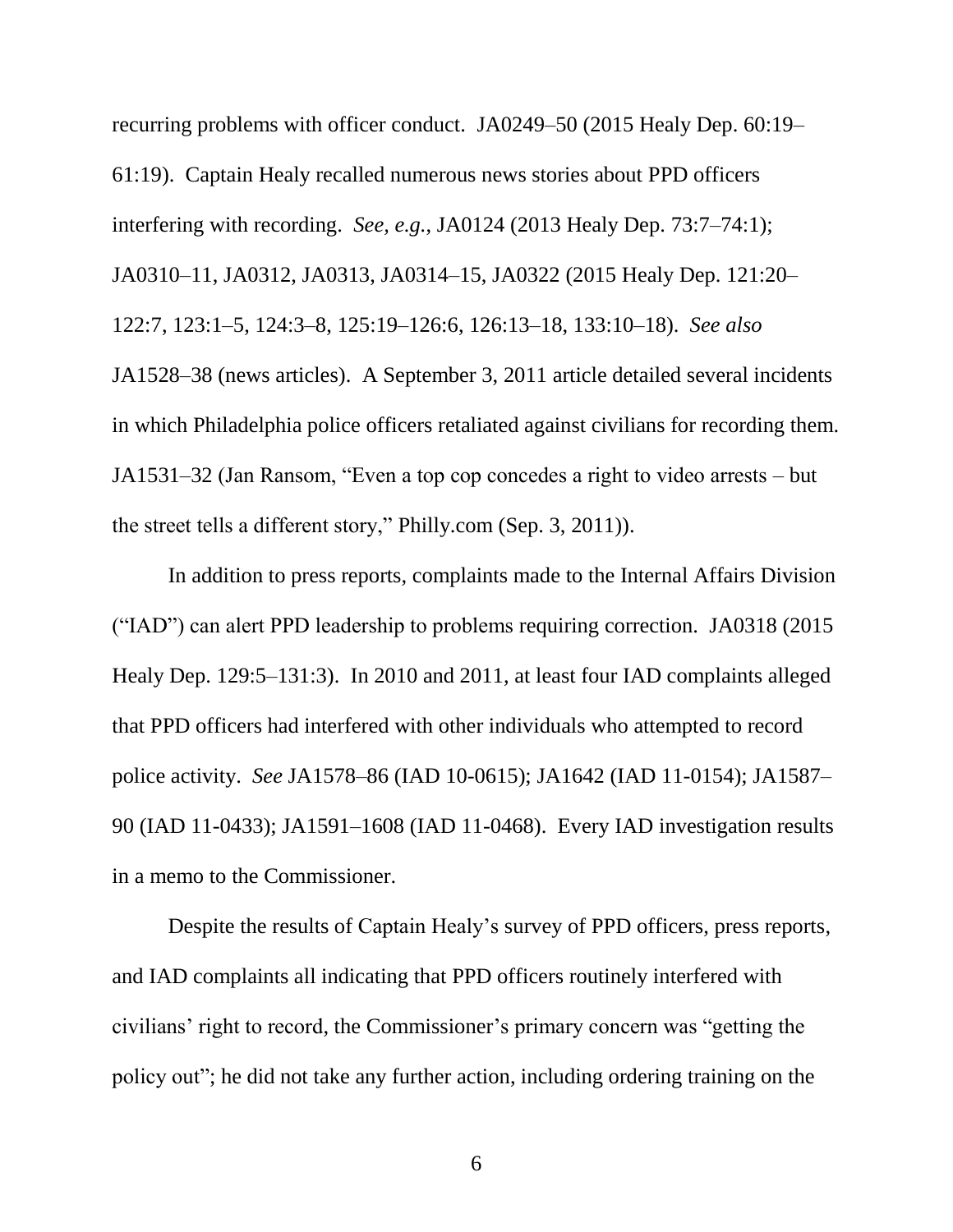new policy, to ensure that officers would not violate the policy and citizens' rights. JA0110 (2013 Healy Dep. 17:5–19).

PPD policymakers knew that "complex directives or radical changes in [police] policy" or policies intended to effect a "cultural change" sometimes require advanced training beyond roll call readings. JA0109, JA0111 (2013 Healy Dep. 15:7–20, 22:12–23:2). As Captain Healy later acknowledged, the City's policies on recording the police represented a "cultural change" for the Philadelphia Police Department. JA0234–35 (2015 Healy Dep. 45:5–46:17) ("So it's a cultural change on how we do bus[iness]. . . . [The First Amendment right to record the police] is a very complicated issue that needs more training than we would do normally."); JA0296 (2015 Healy Dep. 107:7–15) (testifying that it is "not normal" that "a new right, constitutional right, is basically imposed on the police officers to enforce that they did not otherwise know. So in that regard, I don't think there is standard operating procedure.").

As a result, Captain Healy acknowledged that the PPD should have done more training when it instituted this policy shift. JA0235 (2015 Healy Dep. 46:15– 17) ("this is a very complicated issue that needs more training than we would do normally").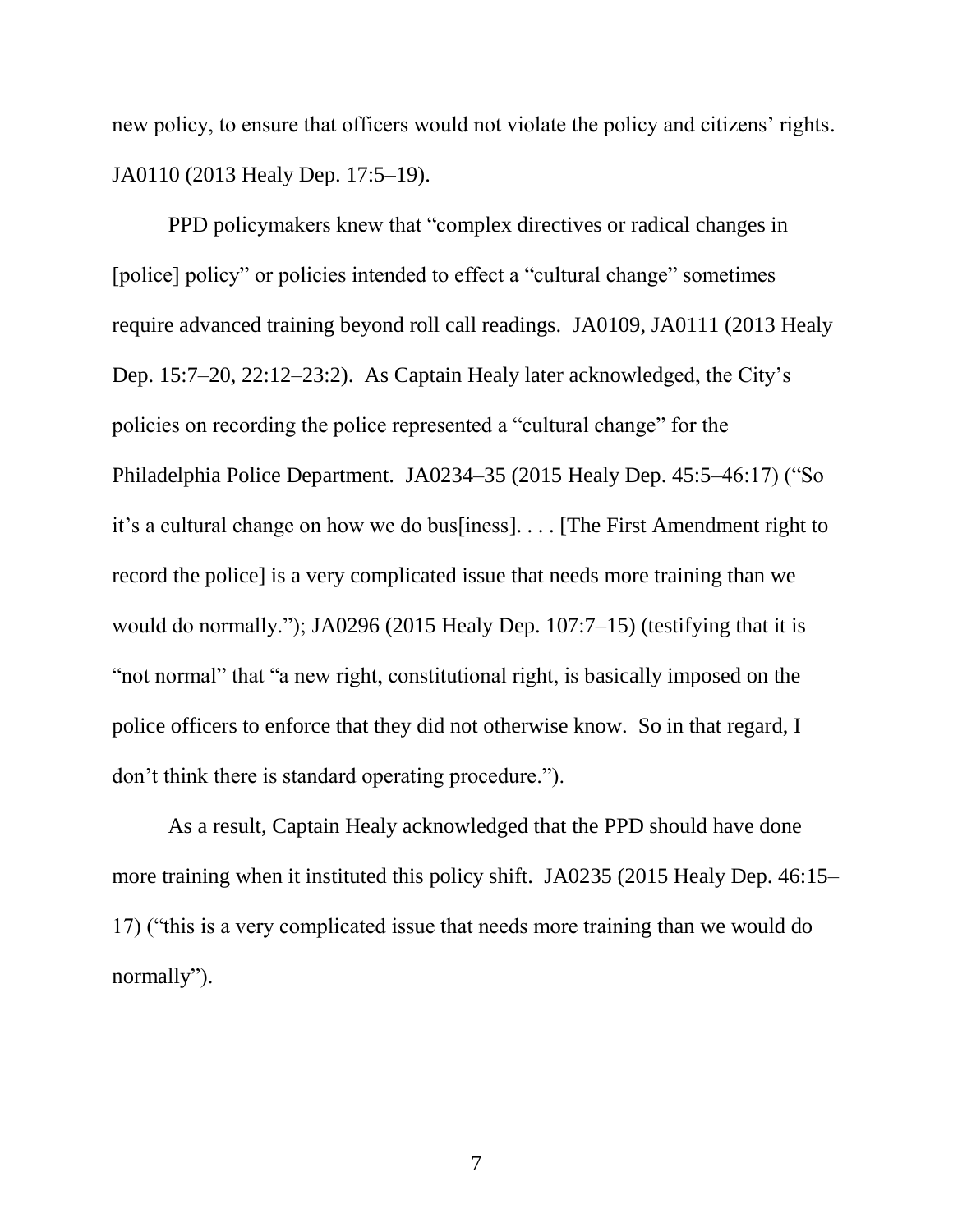# Notice to Policymakers of Non-Compliance with Memorandum 11-01

Despite the fact that the new rule required changing police culture, the PPD had no system for monitoring compliance with Memorandum 11-01 or tracking alleged violations of the memorandum, and policymakers made no efforts to monitor compliance with it. JA0111–12 (2013 Healy Dep. 23:14–24:9, 25:18– 27:11); JA0201–02 (2015 Healy Dep. 12:4–13, 13:15–20). There was also no mechanism for ensuring that civilian complaints that involved alleged violations of the policy were brought to the attention of the involved officers' supervisors. JA0116 (2013 Healy Dep. 43:20–44:22).

Reports that officers had retaliated against people for recording them continued after the adoption of Memorandum 11-01. *See, e.g.*, JA1528–38 (news articles). And, the number of IAD complaints of officers interfering with recording *increased* substantially after the adoption of Memorandum 11-01. *See* JA1569–77 (IAD 10-0315); JA1650–52 (IAD 12-0359); JA1646–47 (IAD 12- 0060); JA1617–24; JA1641 (IAD 11-0681); JA1644–46 (IAD 12-0125); JA1625– 40 (IAD 12-0158); JA1643–44 (IAD 12-0218); JA1647–48 (IAD 12-0421); JA1195–1289 (IAD 12-0579). It was during this time that Plaintiff Geraci was violently restrained to prevent her from recording the arrest of a protester. *See* JA1195–1289 (Internal Affairs file on the incident); JA1648–49 (Police Advisory Commission documents on incident).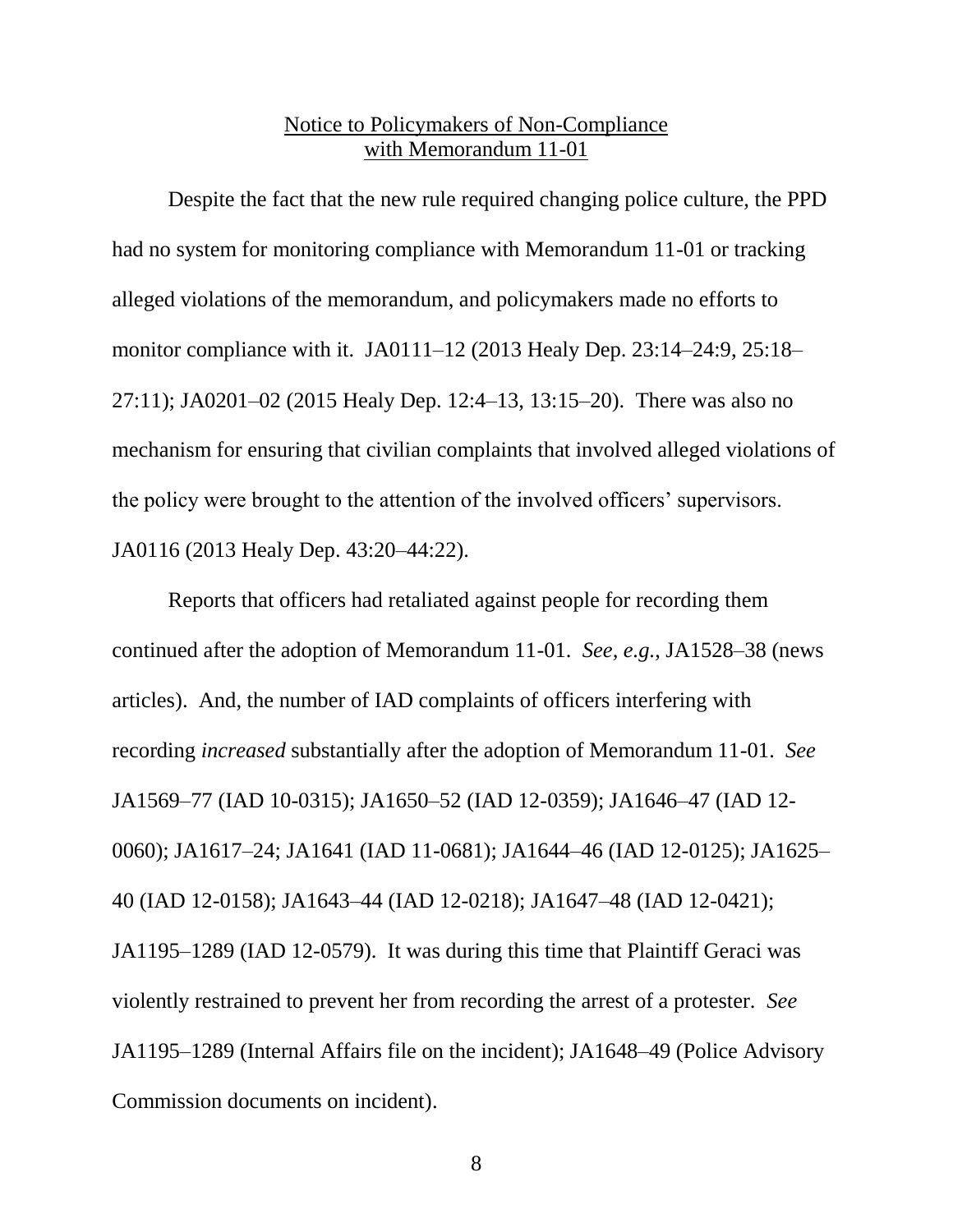#### Directive 145

In the spring of 2013 Commissioner Ramsey learned that the U.S.

Department of Justice had issued guidelines on the right to record the police, and directed Captain Healy to incorporate those guidelines into a new PPD directive on recording. JA0110 (2013 Healy Dep. 19:20–20:12); *see also* JA1675 (Department of Justice Letter Re: *Sharp*). Captain Healy worked on drafting the directive from May until November 2012. JA0128 (2013 Healy Dep. 89:8–91:9).

The City claims on appeal that Directive 145 was developed "in response" to violations of Memorandum 11-01, and "to address" them (*see* Appellees' Br. 8), but that version of facts is false—or, at the very least, contested. Captain Healy testified that he did not investigate the nature or extent of violations of Memorandum 11-01 because "[w]hether we had one complaint or a hundred made no difference. [Ramsey] wanted a policy done." JA0139 (2013 Healy Dep. 134:11–18).

Unlike Memorandum 11-01, Directive 145 requires that police officers contact a supervisor before taking action against a person who is recording them. *Compare* JA1185–86 (Memorandum 11-01) *with* JA1189–91 (Directive 145  $\S V(A)$ ,  $V(D)$ ,  $V(E)(4)$ , and  $V(G)(1)$ ). The requirement that patrol officers call for a supervisor in various situations stems from a recognition that police officers generally do not like being recorded and may need to be "deescalated" in such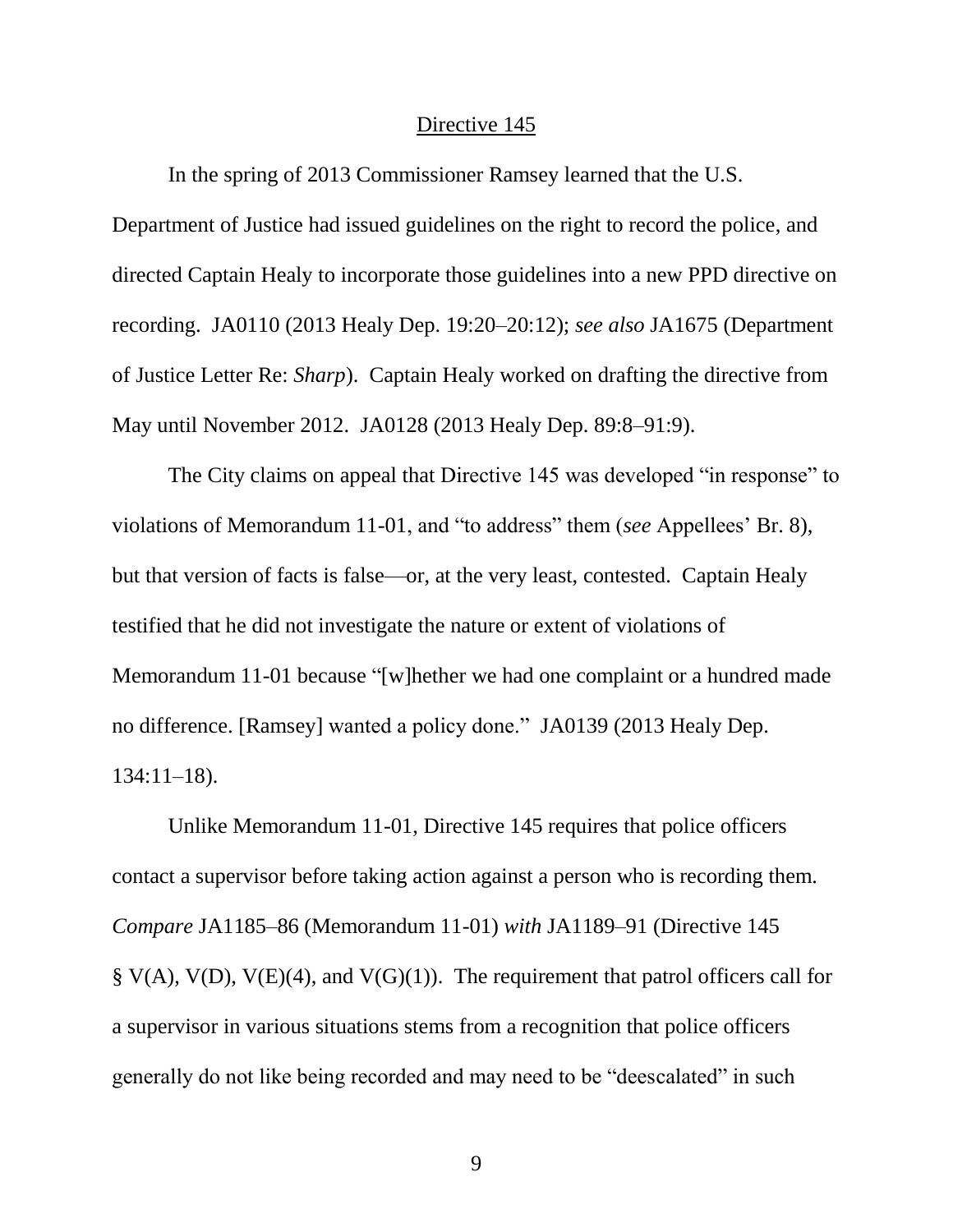situations. JA0241 (2015 Healy Dep. 52:3–7). Nonetheless, supervisors did not receive any additional information or training as to their role or responsibilities under the Directive. JA0111 (2013 Healy Dep. 23:7–13). The PPD has no system for ensuring that supervisors are actually called to the scene as required by Directive 145 when a police officer seeks to take restrictive action against, or has a confrontation with, someone who is recording police. JA0145–46 (2013 Healy Dep. 160:5–164:17).

As with Memorandum 11-01, officers were notified about Directive 145 via a teletype notice that was read to police officers during roll call. JA0125 (2013 Healy Dep. 80:9–18); JA0204 (2015 Healy Dep. 15:10–19). Each sergeant determined how much of the directive to read out loud during roll call; given the length of Directive 145, it is unlikely that sergeants read it out loud in its entirety. JA0132 (2013 Healy Dep. 108:4–109:5); JA0204–05, JA0206 (2015 Healy Dep. 15:20–16:24, 17:11–23). This roll call reading was the only "training" officers received on Directive 145 when it was issued. JA0111 (2013 Healy Dep. 21:22– 22:11).

And as with Memorandum 11-01, there was no system for tabulating or tracking alleged violations of Directive 145. JA0111, JA0112 (2013 Healy Dep. 23:14–24:9, 25:18–27:11); JA0207 (2015 Healy Dep. 18:18–24). There is no system for notifying a police officer's supervisor about complaints involving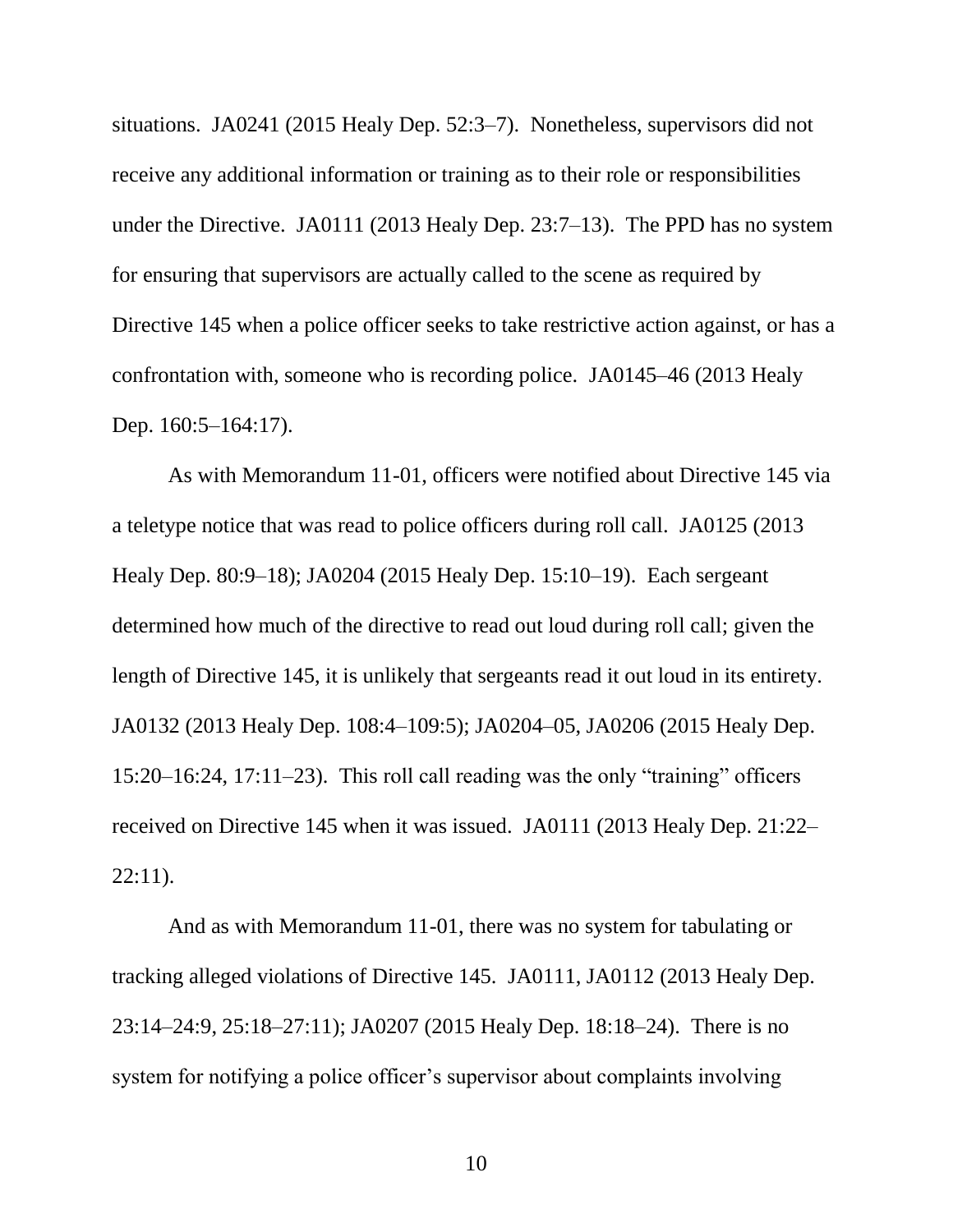allegations that the officer violated Directive 145. JA0116 (2013 Healy Dep. 44:12–22). The PPD has no mechanism for ensuring that a supervisor reviews citations issued on the street to people recording the police. JA0145–46 (2013 Healy Dep. 160:5–161:16). And the PPD has no system for alerting supervisors if charges filed by a police officer against someone recording the police are withdrawn or dismissed in court. JA0146–47 (2013 Healy Dep. 164:20–165:2).

Captain Healy later acknowledged that simply presenting Directive 145 to officers at roll call and holding them individually responsible for reading and understanding it was a "failing on our part" and that officers and supervisors may not have read the entire directive. JA0230–31 (2015 Healy Dep. 41:7–42:8). Captain Healy recognizes that "[h]aving training with somebody who is reading a directive to you is not training." JA0145 (2013 Healy Dep. 159:3–20).

### Notice to Policymakers of Non-Compliance with Directive 145

The passage of Directive 145 triggered numerous conversations between Captain Healy and police officers about the policy. PPD officers often argued with Captain Healy about whether the First Amendment protected the right to record, or told him they thought that position was "crap." JA0230–34, JA0238, JA0240, JA0243 (2015 Healy Dep. 41:7–45:6, 51:5–17, 49:5–23, 54:7–16, 54:17–10). Captain Healy ultimately concluded that Directive 145 had not settled the matter: "I believe anecdotally officers didn't understand that there was a constitutional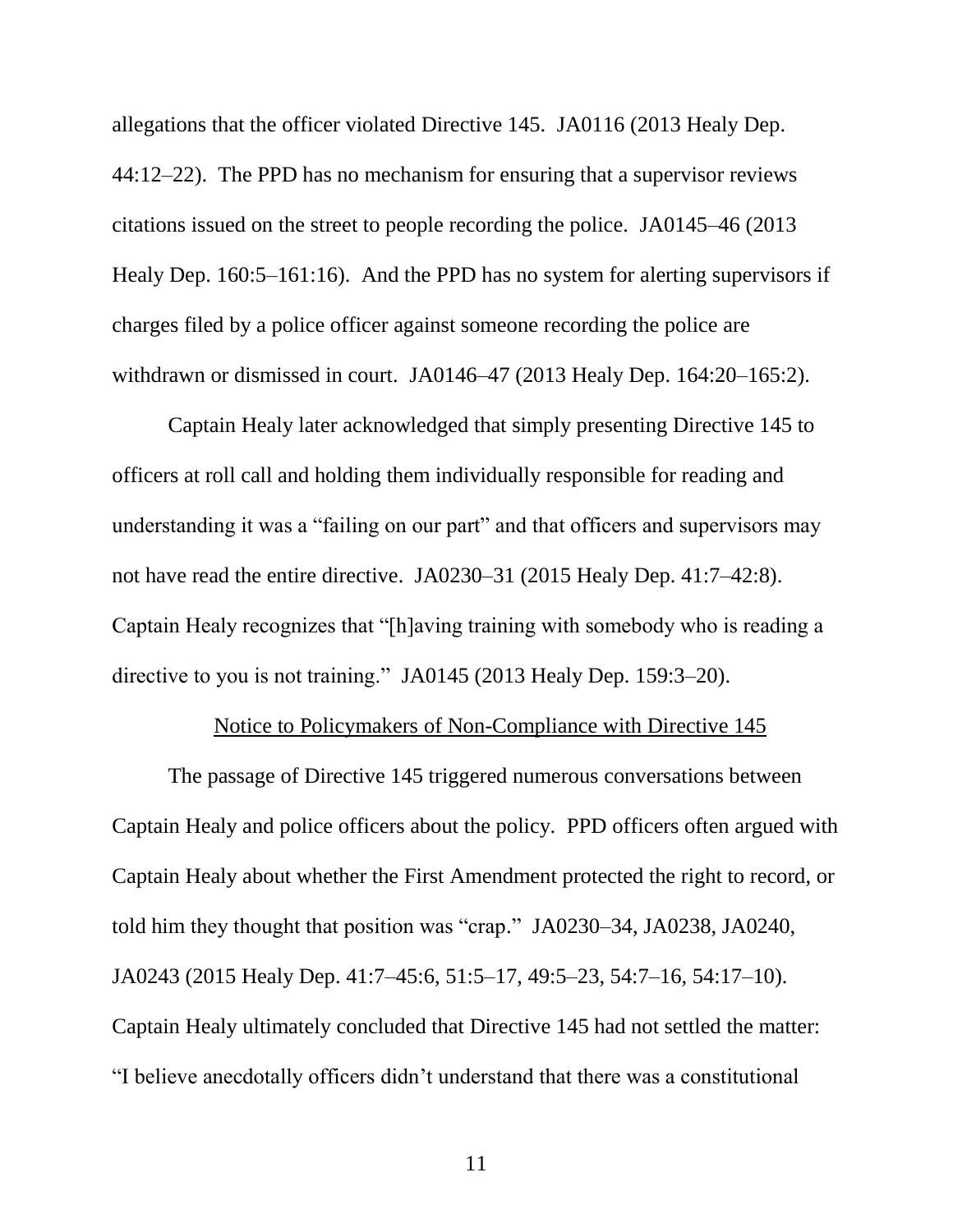right and that there—officers may still be seizing cameras. I don't know where I heard that, but I just—I did. I don't know whether it was from complaints in the media or the Temple University case or whatever it was, I forget." JA0282–83  $(2015 \text{ Heavy Dep. } 93:5-94:5).$ <sup>3</sup>

The IAD continued to receive complaints after the issuance of Directive 145 and prior to the arrest of Plaintiff Fields in September 2013, alleging retaliation by PPD officers for recording the police. *See* JA1642–43 (IAD 13-0039); JA1649–50 (IAD 12-0669); JA1740–45 (IAD 13-0192). And on March 13, 2013, the Police Advisory Commission ("PAC") wrote a memorandum to Commissioner Ramsey citing media accounts and IAD reports of PPD officers violating Department policy.<sup>4</sup> It is rare for the PAC to bring issues to the attention of the Commissioner, and extremely unusual for the PAC to issue a written recommendation calling for corrective action. JA0273, JA0274 (2015 Healy Dep. 84:14–24, 85:9–20). The PPD took no action in response to the PAC memorandum. JA1658–59

 $\overline{a}$ 

<sup>3</sup> The "Temple University case" Captain Healy refers to was an incident in March 2012 in which Temple photojournalism student Ian Van Kuyk was arrested and cited for photographing police. JA0625–40 (IAD 12-0158). The incident resulted in a letter of protest to Commissioner Ramsey and a response from him. JA1362–66.

<sup>4</sup> The PAC memo refers to violations of Memorandum 11-01, apparently unaware that it had been superseded by Directive 145 some months earlier. JA1653.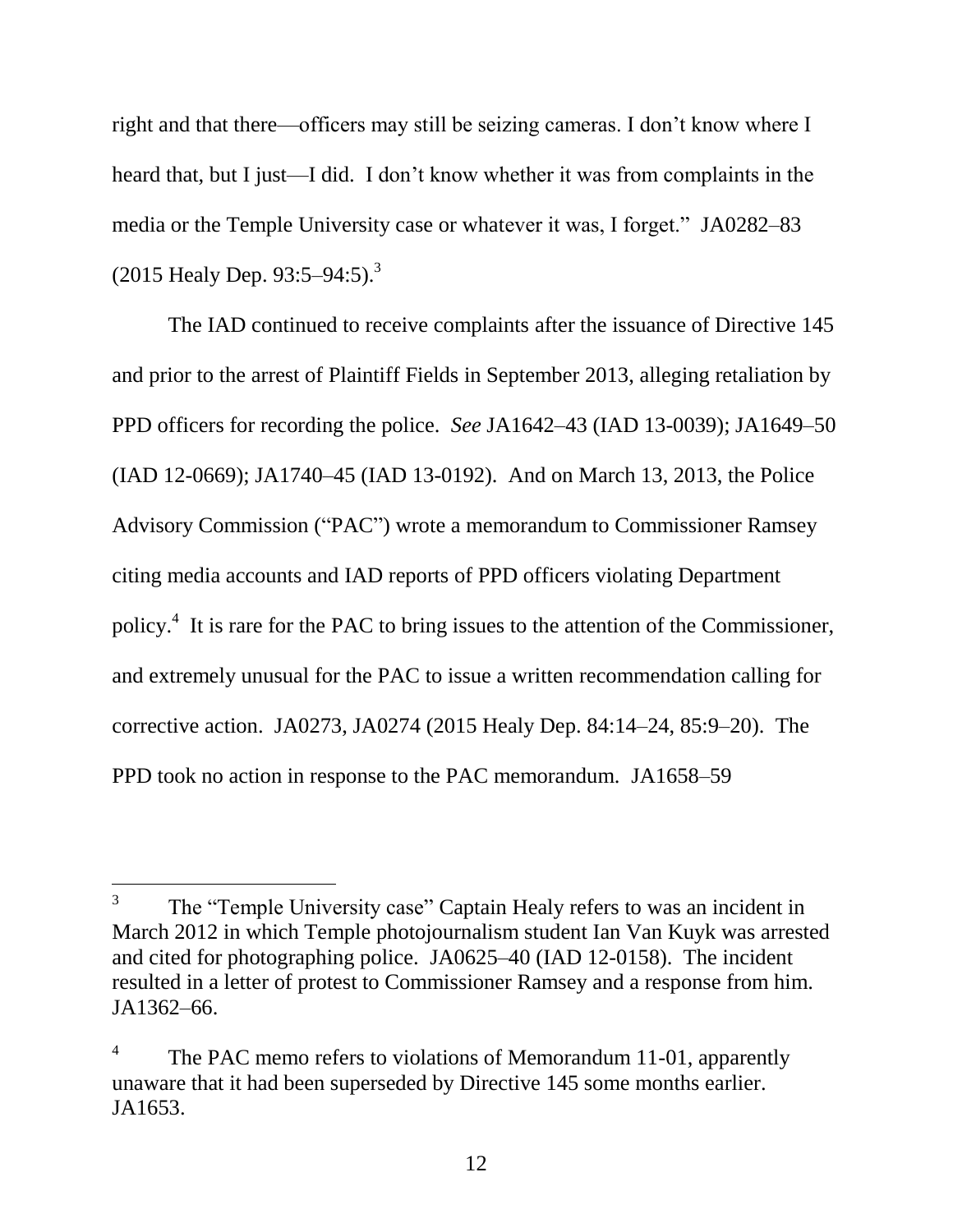(Interrogatory No. 13, 16); JA1668–70 (City's Response to Interrogatory No. 13, 16).

# 2014 Training

On November 26, 2013, Plaintiffs' counsel deposed Captain Healy in connection with a previous round of lawsuits alleging PPD interference with recording.<sup>5</sup> Shortly after that deposition, on December 18, 2013, Captain Healy wrote a memorandum to Captain Nola Joyce in which he conceded that "there is some credence" to the Plaintiffs' failure-to-train legal theory, and that the Department "could have done more training" on both Memorandum 11-01 and Directive 145. JA1378 (Healy Memo to Nola Joyce, Dec. 18, 2013). In his memorandum, Captain Healy recommended advanced training for all police officers on Directive 145. JA1378.

In later deposition testimony in the instant cases, Captain Healy again admitted that roll call training was not sufficient to ensure compliance with Memorandum 11-01 and Directive 145. JA0277 (2015 Healy Dep. 88:19–23) ("I believe the department was lacking in the training provided to its officers."); *see* 

l

 $5$  By June of 2013, the ACLU of Pennsylvania had filed three lawsuits alleging that the City's deliberate indifference to the right to record the police had resulted in violations of constitutional rights. The complaints listed other similar incidents. JA1424–27 (*Montgomery* complaint); JA1409–12 (*Fleck* complaint); JA1468–72 (*Loeb* complaint).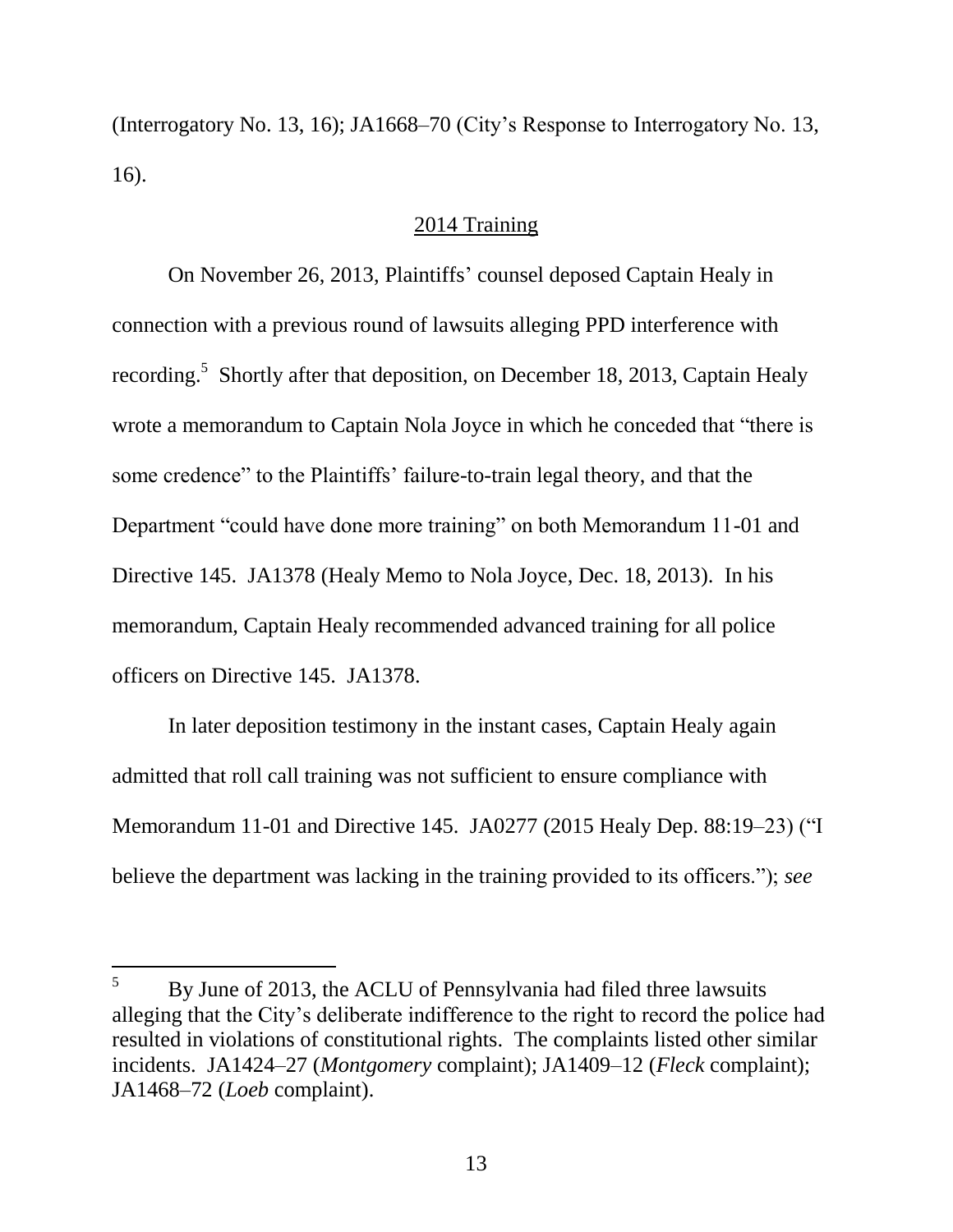*also* JA0208, JA0235, JA0237–38, JA0248–49, JA0260, JA0264 (2015 Healy Dep. 19:11–15, 46:15–17, 48:23–49:3, 59:18–60:14, 71:9–24, 75:7–17).

The advanced training recommended by Captain Healy began in January 2014. JA0213 (2015 Healy Dep. 24:3–7). It provided an opportunity for police officers to ask questions about Directive 145, which further illuminated the extent to which police officers had been confused by Directive 145 prior to the advanced training. *See* JA0215, JA0230–31 (2015 Healy Dep. 26:12–23, 41:23–42:23).

# Expert Testimony Regarding the City's Failure of Training and Supervision

In opposing Defendants' motion for summary judgment, Plaintiffs proffered the testimony of a police practices expert, R. Paul McCauley, Ph.D., who has more than 25 years of experience as a police instructor, including almost 10 years teaching police operational policy formulation. JA1686–87 (McCauley Report at 1–2). Dr. McCauley's report examined the history of complaints against PPD officers for interfering with citizens who are recording police and noted that Captain Healy, who assumed primary responsibility for this issue within the PPD, testified that PPD officers told him outright that they did not believe that citizens had a right to record them. JA1688–93 (McCauley Report at 3–8). Dr. McCauley then evaluated the training that PPD officers had received on Memorandum 11-01 and Directive 145 in light of the PPD's knowledge of the many violations of those policies, and found that training was so deficient as to reflect indifference to the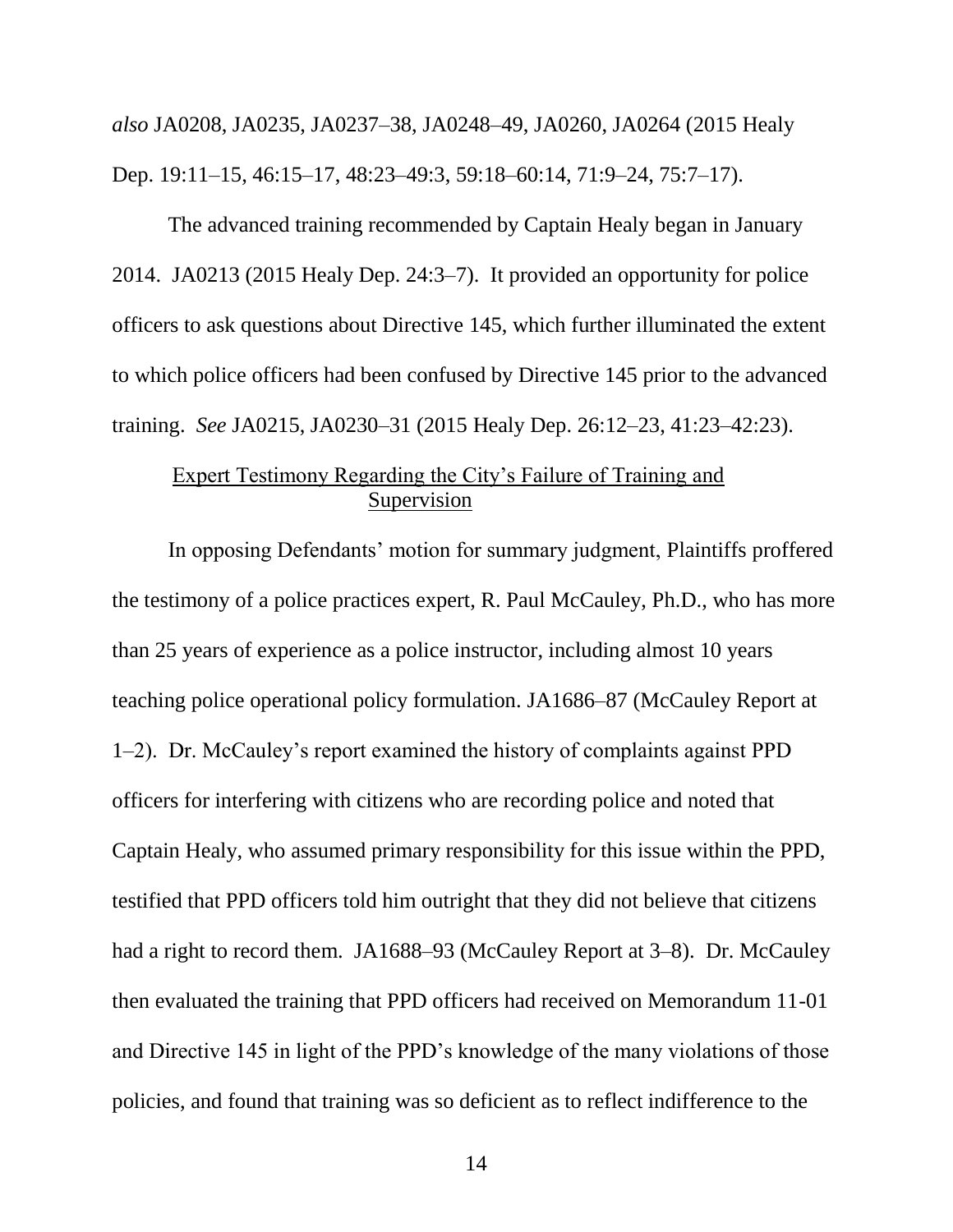risk that PPD officers would continue violating the rights of citizens who recorded them. JA1701-06 (McCauley Report at 16-21). Dr. McCauley likewise opined that the PPD's supervision of its officers' behavior toward people who attempted to record their activities was so deficient as to reflect indifference to the risk that PPD officers would continue violating the rights of citizens who recorded them. *Id*.

Dr. McCauley concluded—and would testify at trial—that PPD policymakers could not reasonably expect that merely reading a complex policy at roll call would result in "meaningful changes in officer performance when responding to people recording police." This expectation was particularly unreasonable in light of the evidence of an "existing police culture that exhibited 'pushback' to the idea that people really could record the police." JA1705 (McCauley Report at 20).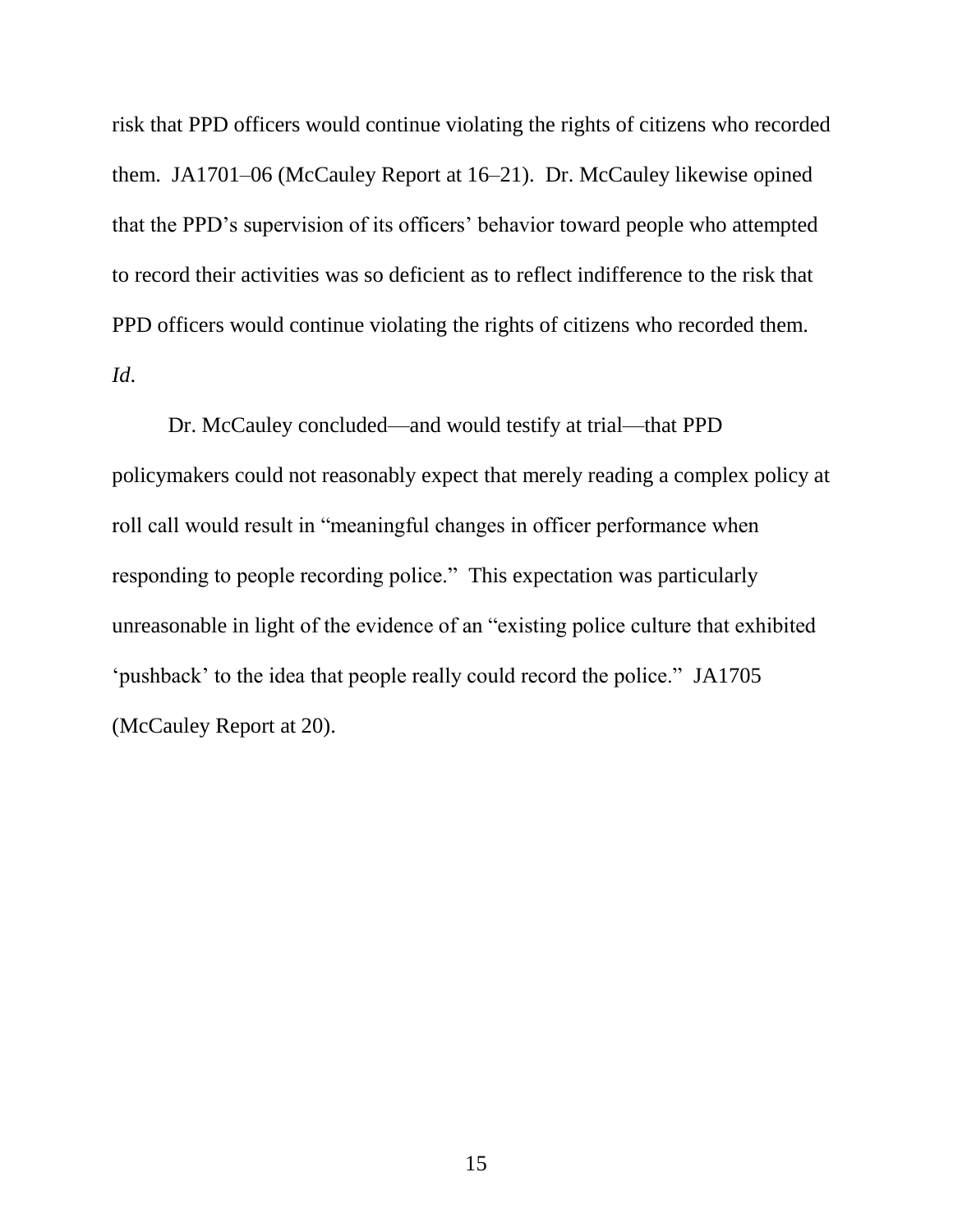#### **ARGUMENT**

# **I. THE CITY IS NOT ENTITLED TO SUMMARY JUDGMENT ON PLAINTIFFS'** *MONELL* **CLAIMS.**

"Courts may not resolve genuine disputes of fact in favor of the party seeking summary judgment." *Tolan v. Cotton*, 134 S. Ct. 1861, 1866 (2014). Summary judgment is appropriate only if "the movant shows that there is no genuine issue as to any material fact and the movant is entitled to judgment as a matter of law." Fed. Rule Civ. Proc. 56(a). In making that determination, a court must view the evidence 'in the light most favorable to the opposing party.'" *Tolan*, 134 S. Ct. at 1866 (internal citations omitted). "The evidence of the non-movant is to be believed, and all justifiable inferences are to be drawn in his favor." *Anderson v. Liberty Lobby, Inc.,* 477 U.S. 242, 255 (1986). Plaintiffs' municipal liability claims easily survive summary judgment.

The City is liable for Plaintiffs' injuries under two distinct theories of municipal liability: first, because Plaintiffs' injuries resulted from the unconstitutional custom and practice of PPD officers of using detention, arrest, and other actions to retaliate against citizens who attempt to record their actions; and, second, because Plaintiffs' injuries resulted from the failure of policymakers within the PPD to implement training, discipline, or supervisory protocols to prevent this type of officer misconduct, with deliberate indifference to the demonstrated probability that their failure would result in continued constitutional violations.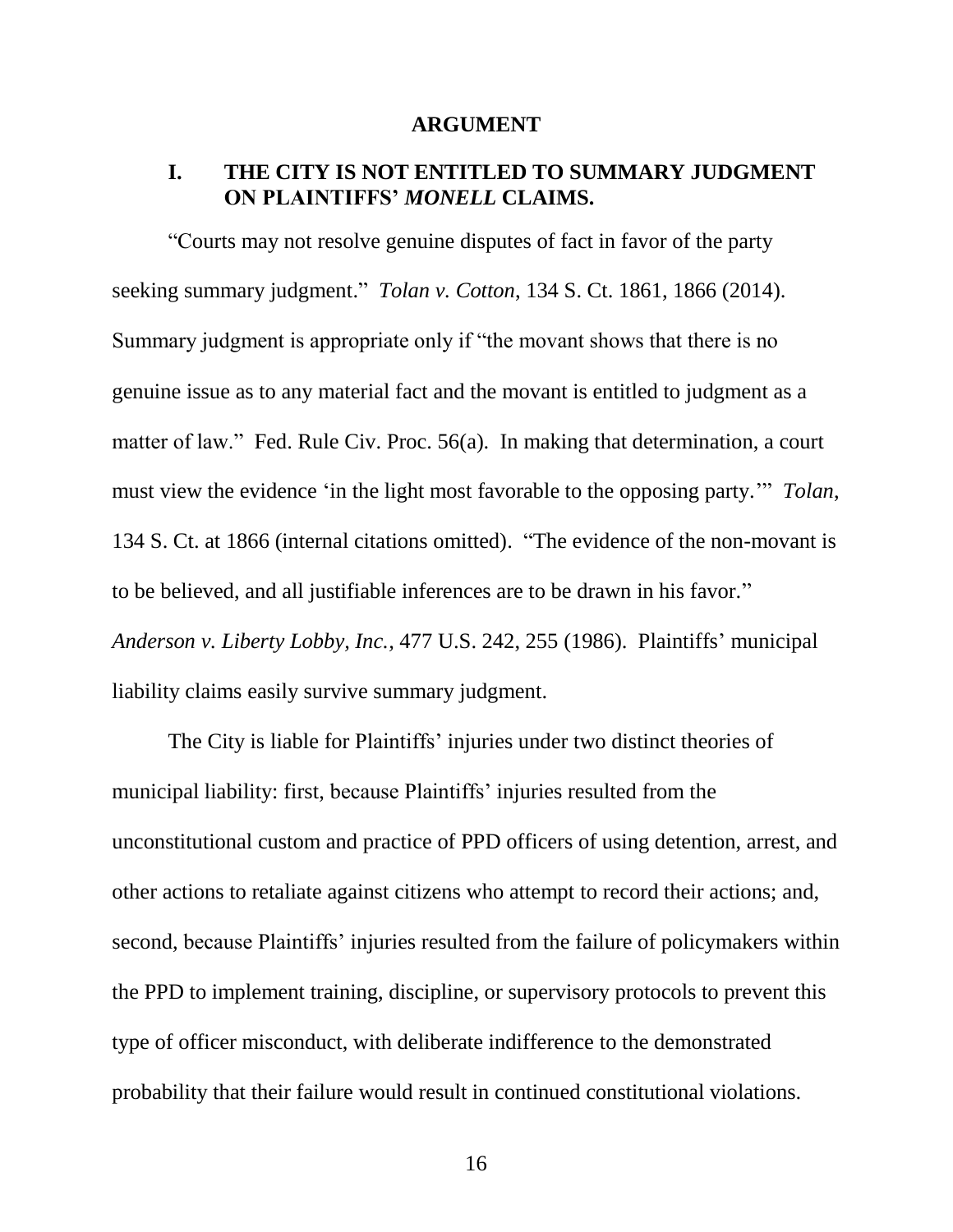The first theory of liability requires evidence of a custom that was so widespread that PPD policymaking officials either knew of it or should have known of it. *See* Model Civ. Jury Instructions, § 4.6.6 (3d Cir. 2016). The second theory of liability does not require proof of such a widespread practice, but does require "deliberate indifference"—proof that PPD policymakers knew their officers would encounter the situation, knew that their officers had a history of mishandling such situations, and knew that their mistakes would likely lead to a violation of constitutional rights, yet failed to implement the training or supervisory changes that would have reduced that risk. *See* Model Civ. Jury Instructions, § 4.6.7 (3d Cir. 2016); *Thomas v. Cumberland County*, 749 F.3d 217, 223–24 (3d Cir. 2014).

The fact that the violations of Plaintiffs' rights also violated City policy is not sufficient to bar municipal liability when that policy is routinely disregarded. *Beck v. City of Pittsburgh*, 89 F.3d 966, 974 (3d Cir. 1996) ("We reject the district court's suggestion that mere Department procedures to receive and investigate complaints shield the City from liability. . . . Protection of citizens' rights and liberties depends upon the substance of the OPS investigatory procedures.").

The City argues that "Plaintiffs must prove" their case for municipal liability and that "Plaintiffs cannot make such a showing." Appellees' Br. 13–14. But that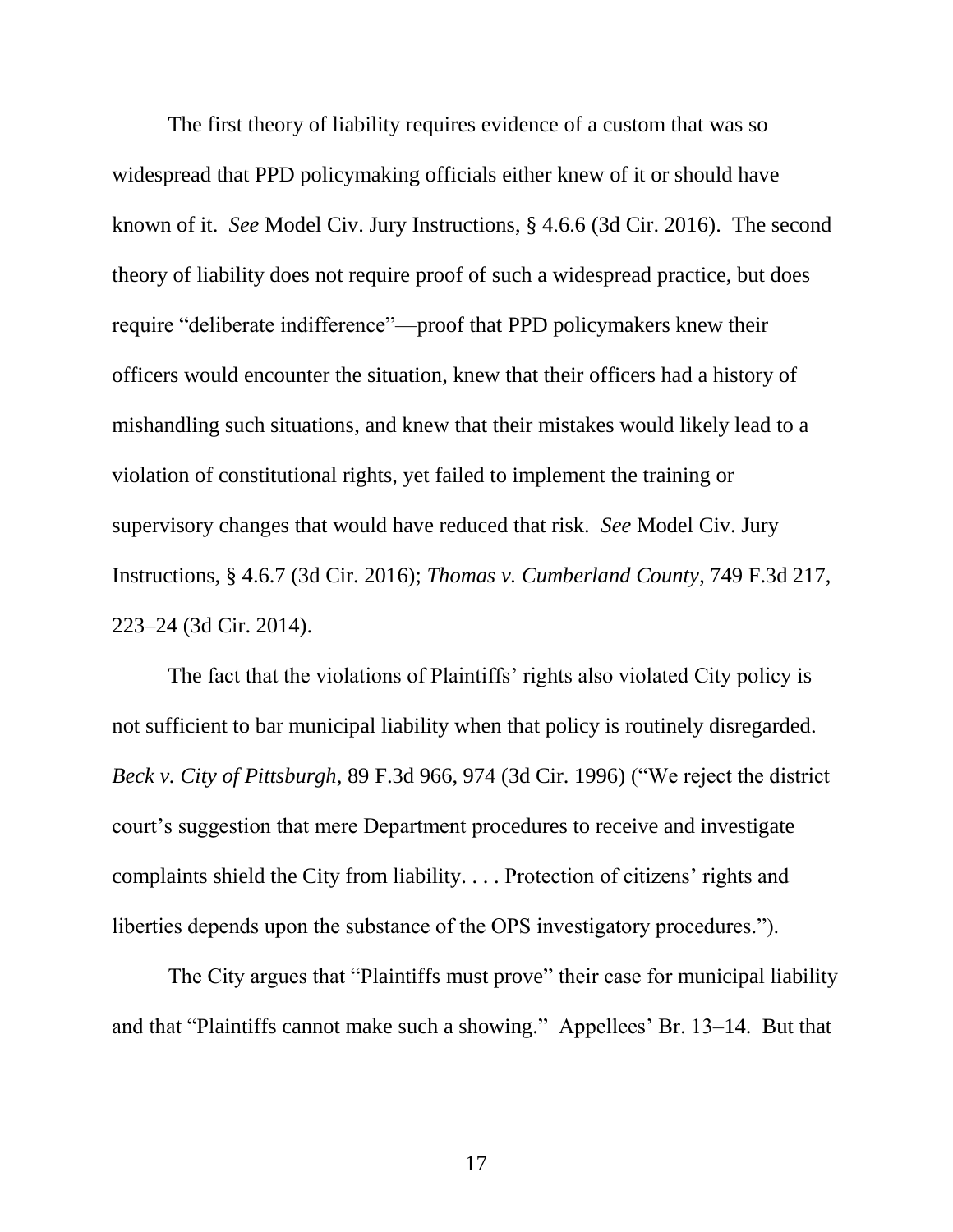is not the summary judgment standard. Plaintiffs have more than sufficient evidence to take both of their theories of municipal liability to the jury.

# **A. Plaintiffs Have Adduced Ample Evidence of an Unconstitutional Custom Within the PPD of Retaliating Against Individuals Who Record the Police.**

"Custom . . . can be proven by showing that a given course of conduct, although not specifically endorsed or authorized by law, is so well-settled and permanent as virtually to constitute law." *Bielevicz v. Dubinon*, 915 F.2d 845, 850 (3d Cir. 1990). A pattern of similar incidents and inadequate responses to those incidents—including incidents that post-date the plaintiffs' experiences—may demonstrate custom through municipal acquiescence. *See Beck*, 89 F.3d at 972. The "acquiescence" of policymakers can be shown through their direct knowledge of this pattern of similar incidents, or by evidence that policymakers should have known of the pattern. *Bielevicz*, 914 F.2d at 850.

As laid out in the Counter-Statement of Facts, *supra*, the record in this case shows a long-standing pattern of retaliatory actions by PPD officers against people who recorded police activity, incidents that were brought to the attention of PPD policymakers through press reports, citizen complaints, and lawsuits.

First, there was a persistent stream of complaints to IAD that PPD officers had retaliated against people who recorded them, beginning in 2010 and continuing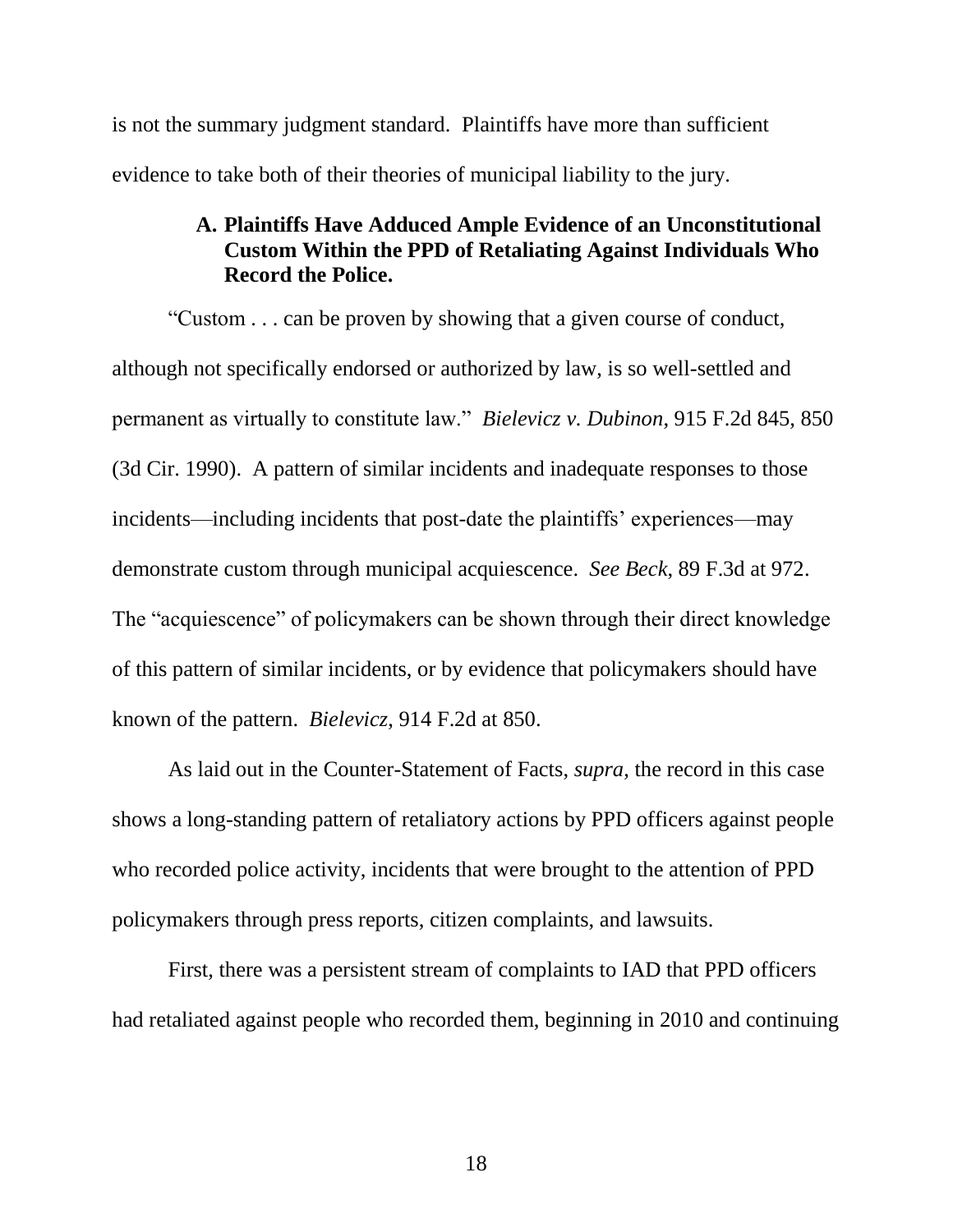through 2013—at least 20 such complaints, most of them dating from after the PPD's adoption of written policy forbidding these actions.

Second, there were numerous press reports of such retaliation. As Captain Healy testified, the Commissioner and his top staff routinely used media reports to identify potential areas of PPD officer misconduct. Captain Healy acknowledged that he was aware, beginning in 2011, of numerous press reports of PPD officers retaliating against people who recorded police activity.

In addition, the Police Advisory Commission took the unusual step of writing to the Commissioner in March 2013 about the problem that PPD officers were continuing to interfere with the right of the public to record police activity. Also during the first half of 2013, the PPD was sued over three different incidents in which PPD officers had arrested members of the public who sought to observe or record them. Each of those complaints described many similar incidents.

Finally, Captain Healy had direct knowledge that PPD officers did not believe the public had a right to record their activities. In fact, Captain Healy testified that he knew the PPD needed to provide better training on the public's right to record based on his observations that Philadelphia police officers did not understand PPD policies on the subject, did not understand why there was a First Amendment right to record the police, or believed it was "crap," and that a "cultural change" was thus needed to bring about compliance with the policy.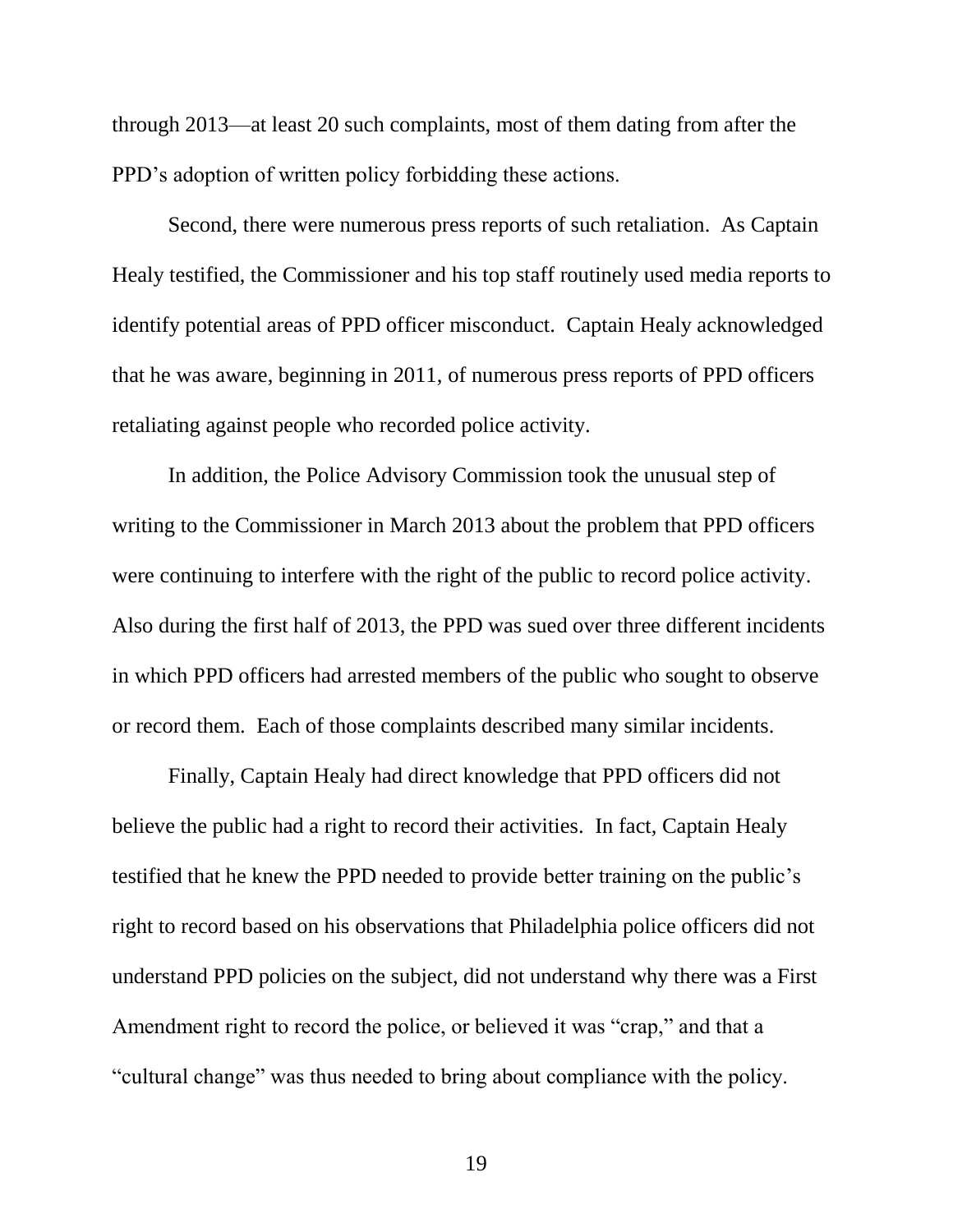JA0230–34 (2015 Healy Dep. 41:7–45:6). Captain Healy heard these things directly from officers prior to the issuance of Memorandum 11-01, which convinced him that corrective action was urgently needed. Despite the issuance of Memorandum 11-01, Captain Healy continued to hear that officers disagreed about the right to record and to hear of violations of Directive 145 through at least 2013, yet took no action to correct the problems until he ordered additional training for calendar year 2014.

# **B. Plaintiffs Have Adduced Ample Evidence that PPD Policymakers Were Deliberately Indifferent to the Need for Better Training and Supervision for PPD Officers on the Public's Right to Record.**

Plaintiffs have amassed extensive evidence that PPD policymakers were deliberately indifferent to the need for training and supervision to change police culture to protect the right of the public to record police activity. This Court applies a three-part test to determine whether a municipality's failure to train or supervise amounts to deliberate indifference: "it must be shown that (1) municipal policymakers know that employees will confront a particular situation; (2) the situation involves . . . a history of employees mishandling; and (3) the wrong choice by an employee will frequently cause deprivation of constitutional rights." *Carter v. City of Philadelphia*, 181 F.3d 339, 357 (3d Cir. 1999); *see also Thomas v. Cumberland Cty.*, 749 F.3d 217, 223–25 (3d Cir. 2014) (holding that a jury could find that County was deliberately indifferent to risk that plaintiff would be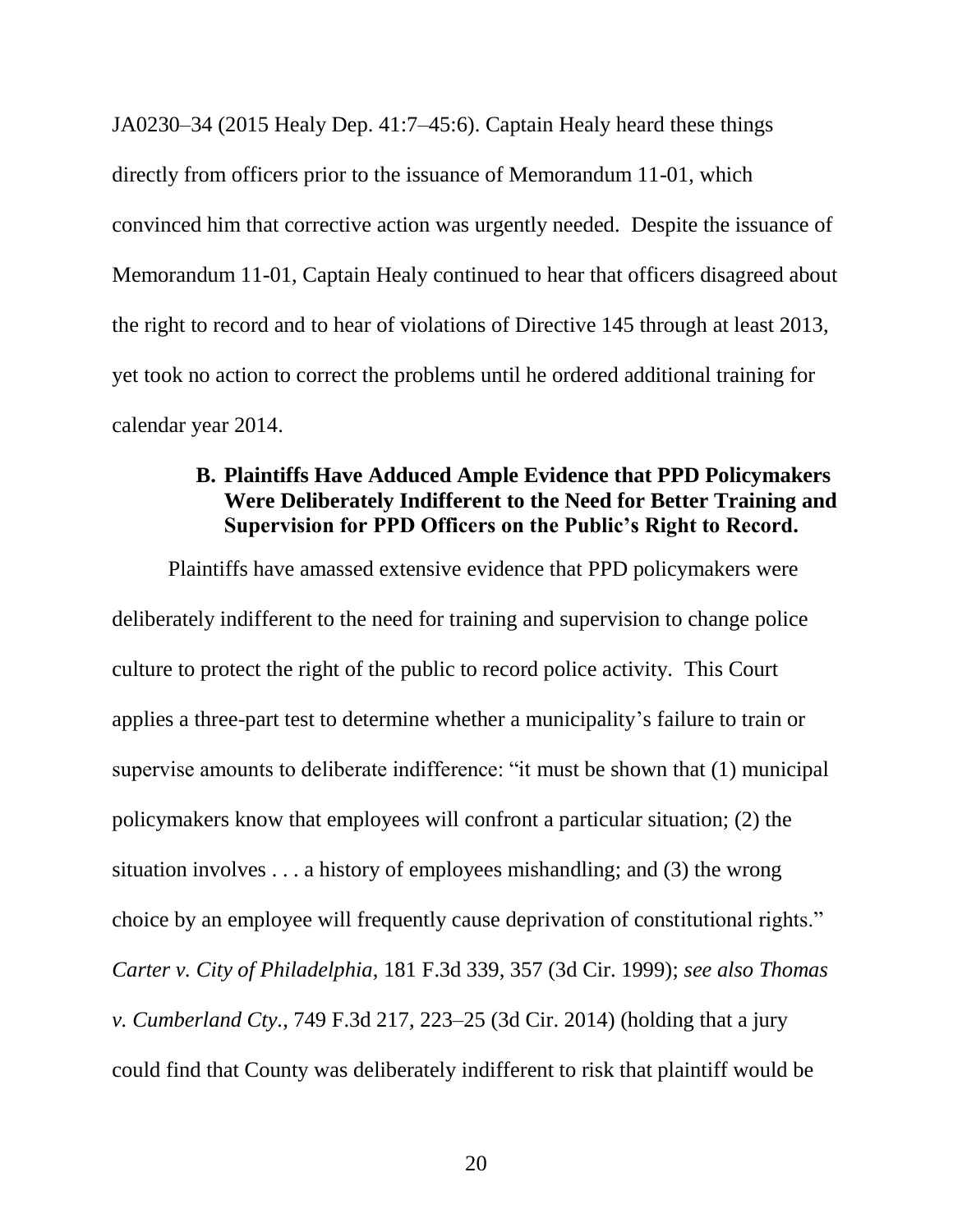injured at the hands of other inmates based on proof that County knew about regular inmate fights and nonetheless failed to train officers on de-escalation or conflict intervention techniques).

PPD policymakers clearly knew that officers would encounter individuals who sought to record them with increasing frequency—that is why PPD policymakers wanted policies in place, and Captain Healy testified that this remained a "hot button" issue with the officers well after the adoption of Directive 145. JA0244 (2015 Healy Dep. 55:11–23). And, as set forth in detail *infra* at 5–8, 11–12, PPD policymakers also knew or should have known, long before they instituted new training in 2014, that PPD officers had a history of gravely mishandling situations in which people tried to record police activity. If Captain Healy could conclude "there is some credence" to the Plaintiffs' failure-to-train legal theory, and that the Department "could have done more training" on both Memorandum 11-01 and Directive 145, JA1378 (Healy Memo to Nola Joyce, Dec. 18, 2013), a jury can reasonably come to the same conclusion.

Indeed, there was ample reason for PPD policymakers to know, even without the accumulation of complaints and warnings from the PAC and others, that the mere distribution of a written policy alone would not be sufficient to protect the public's right to record. Captain Healy knew, even before the adoption of Memorandum 11-01, that officers did not think the public had a right to record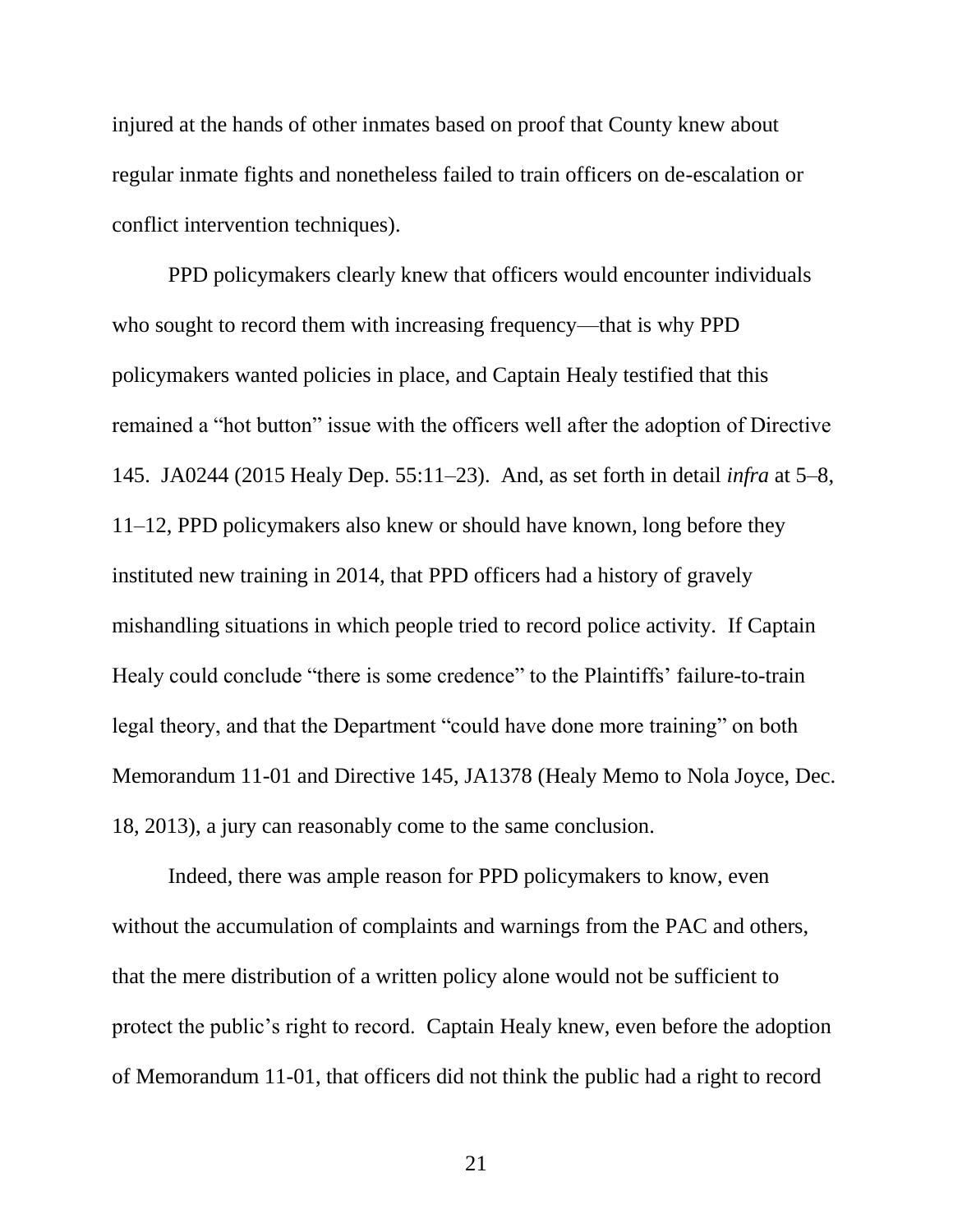them. He heard the same position again after the introduction of Directive 145. And he knew that handing out copies of a written policy to police officers does not change "culture" or ingrained patterns of behavior. JA0111 (2013 Healy Dep. 22:23–23:2) ("When there is a cultural change behind the policy, that's when there's usually a need for training to make sure everybody gets on board before you put the policy out there."). Captain Healy later admitted that introducing a new constitutional concept should have been accompanied by additional training. JA0234–35 (2015 Healy Dep. 45:5–46:17) ("So it's a cultural change on how we do bus[iness]. . . . [The First Amendment right to record the police] is a very complicated issue that needs more training than we would do normally."); JA0264 (2015 Healy Dep. 75:7–17) (the "intensity" of Directive 145 and the announcement of a constitutional right "should deserve more attention than what I do believe a [roll] call training normally gives").

In addition, the PPD was able to develop and implement a robust training program on the right to record within a month of Captain Healy's request that it do so. As Plaintiffs' expert noted, given what the PPD did in 2014, it could and obviously should have done training in 2012 or 2011. JA1704 (McCauley Report at 18).

In fact, Plaintiffs' expert would testify that there was far more that the PPD should have done to educate and supervise its officers. The PPD should have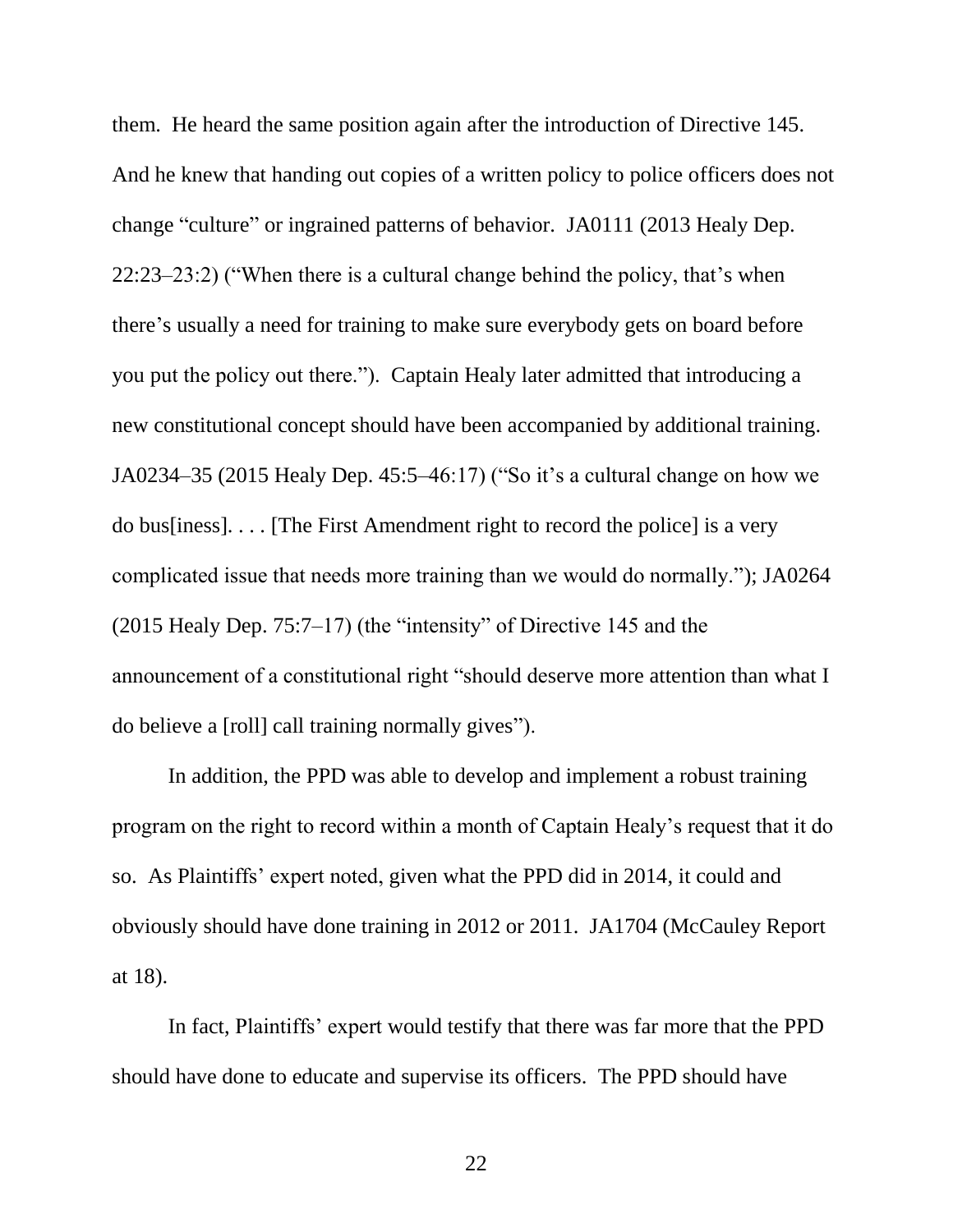gathered data from Internal Affairs and line supervisors about known incidents or complaints of police interfering with recording; coupled the dissemination of policy with substantive training for both line officers and their direct supervisors; and evaluated the effectiveness of that training through periodic surveys of officers and supervisors, as well as review of Internal Affairs records. JA1703 (McCauley Report at 17). The City did none of that.

There is also substantial evidence that PPD policymakers were deliberately indifferent to the fact that without better supervision, PPD officers would likely continue to violate the rights of people who recorded police activity. To begin with, despite knowing that PPD officers did not believe that the public had a right to record police activity, the PPD set up no system to monitor officers' compliance with Memorandum 11-01, nor with Directive 145, even as complaints about violations continued to roll in. Moreover, despite having announced a role for supervisors in Directive 145, the Department made no effort to ensure that supervisors were trained or that the supervisor protocols were followed.

There was, quite simply, no effort beyond the adoption of paper policies to ensure protection of the public's right to record. The mere adoption of a policy does not suffice to safeguard constitutional rights:

Formalism is often the last refuge of scoundrels; history teaches us that the most tyrannical regimes, from Pinochet's Chile to Stalin's Soviet Union, are theoretically those with the most developed legal procedures. The point is obviously not to tar the Police Department's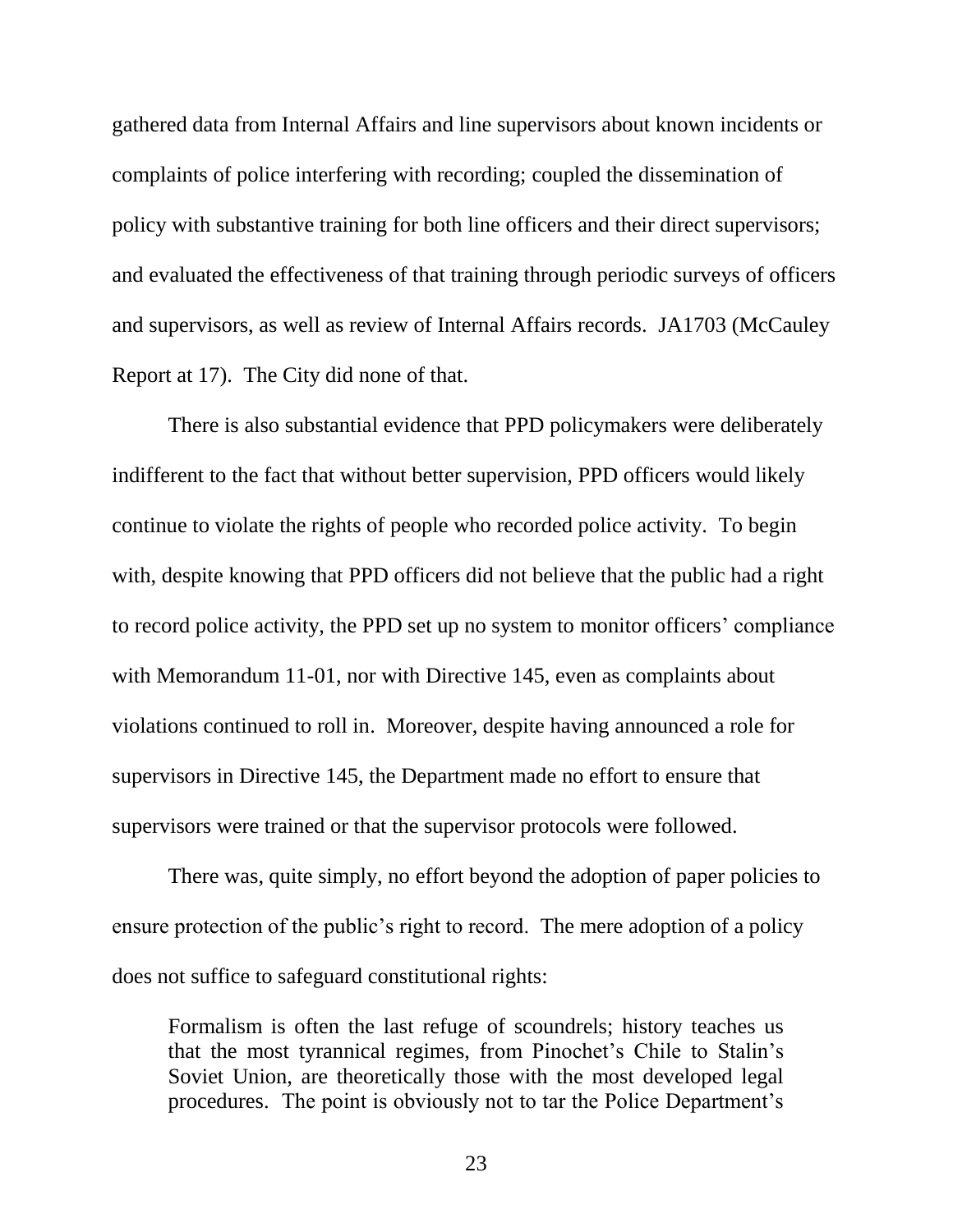good name with disreputable associations, but only to illustrate that we cannot look to the mere existence of superficial grievance procedures as a guarantee that citizens' constitutional liberties are secure. Protection of citizens' rights and liberties depends upon the substance of the OPS investigatory procedures. Whether those procedures had substance was for the jury's consideration.

*Beck*, 89 F.3d at 974; *see also id.* ("Because there is no formalized tracking of complaints for individual officers, a jury could find that officers are guaranteed repeated impunity, so long as they do not put themselves in a position to be observed by someone other than another police officer.").

# **C. Plaintiffs Have Adduced Ample Evidence that the City's Failures Caused the Violation of Their First Amendment Right to Record.**

Plaintiffs have alleged that they were retaliated against in the same ways as many other citizens. Their rights were violated in the middle of the time period during which the PPD received numerous complaints, press reports, and other warnings that officers were regularly retaliating against other people who recorded police activity, and before the PPD finally took corrective action. That is sufficient to take the issue of causation to a jury. "As long as the causal link is not too tenuous, the question whether the municipal policy or custom proximately caused the constitutional infringement should be left to the jury." *Bielevicz*, 915 F.2d at 851. "A sufficiently close causal link between . . . a known but uncorrected custom or usage and a specific violation is established if occurrence of the specific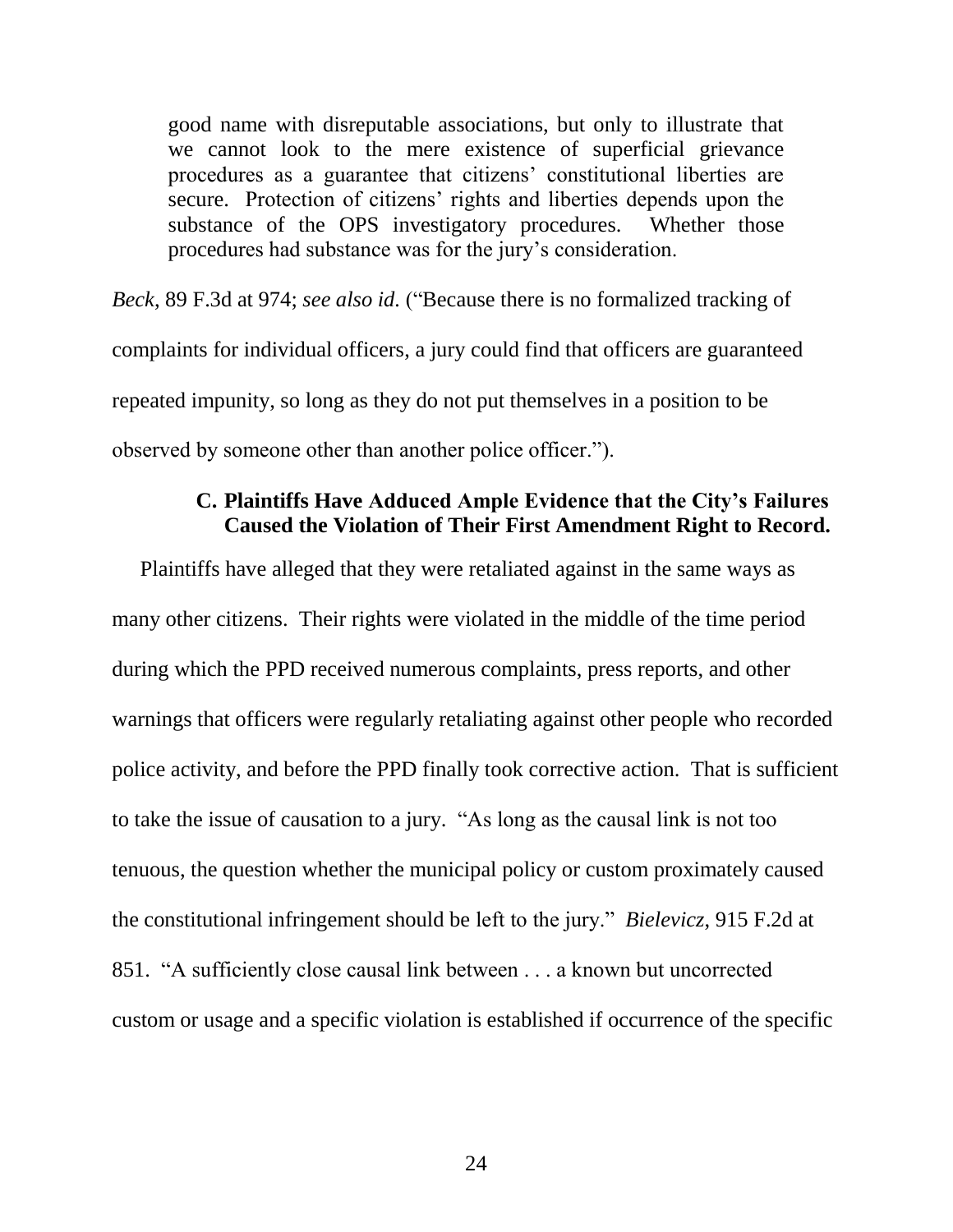violation was made reasonably probable by permitted continuation of the custom." *Id.*

Plaintiffs have additional causation evidence in the statement of Captain Healy that he saw improvement in officers' view of recording after the training provided in 2014. JA0228–30 (2015 Healy Dep. 39:22–41:2); *see also* JA0237 (2015 Healy Dep. 48:18–22). If the jury finds that the individual defendant officers acted to retaliate against the Plaintiffs, they may properly infer that the officers would not have done so had they received proper training and supervision before their interactions with Plaintiffs.

# **D. The City Can Be Held Liable Even if this Court Finds the Individual Officers Entitled to Qualified Immunity.**

The City agrees that there is a constitutional right to observe and record police, although it does not want this Court to say so. And, the City agrees that its policymakers were aware of the existence of that right. Indeed, the PPD issued precatory notices of the right to its officers. But the City suggests—without citation—that because the Third Circuit had not "clearly established" the parameters of the right before the time of Plaintiffs' encounters with the police, the City had no obligation to take actions to prevent regularly occurring and violations of which policymakers were aware. Appellees' Br. 42 ("[I]t is difficult to see how City policymakers could be deliberately indifferent to the constitutional rights of citizens when . . . those constitutional rights were not clearly established in the first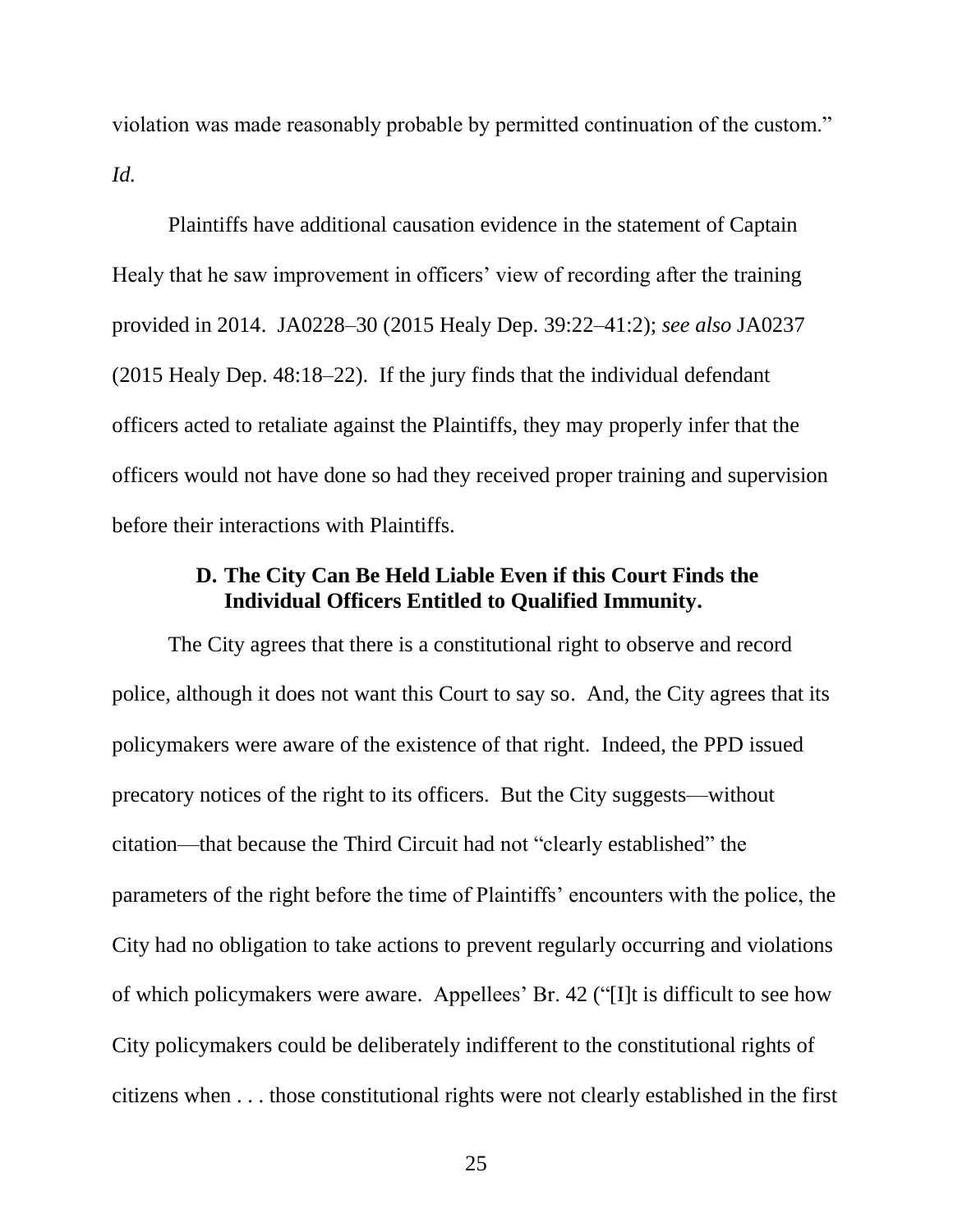place."). This is not the law: individual officials have a qualified immunity where rights are not clearly established. Municipalities have no such immunity. *See, e.g.*, *Carver v. Foerster*, 102 F.3d 96, 103 (3d Cir. 1996) ("the core principle of *Monell* and *Owen*: Local governments, unlike individual legislators, should be held liable for the losses they cause").

Section 1983 was intended not only to provide compensation to the victims of past abuses, but also to serve as a deterrent against future constitutional deprivations. As the Supreme Court has explained:

The knowledge that a municipality will be liable for all of its injurious conduct, whether committed in good faith or not, should create an incentive for officials who may harbor doubts about the lawfulness of their intended actions to err on the side of protecting citizens' constitutional rights.

*Owen v. City of Indep., Mo.*, 445 U.S. 622, 651–52 (1980) (internal citation

omitted). Municipal liability is particularly designed to create a deterrent when

individual officials are entitled to immunity:

In addition, the threat of liability against the city ought to increase the attentiveness with which officials at the higher levels of government supervise the conduct of their subordinates. The need to institute system-wide measures in order to increase the vigilance with which otherwise indifferent municipal officials protect citizens' constitutional rights is, of course, particularly acute where the frontline officers are judgment-proof in their individual capacities.

*Id.* at 652 n.36.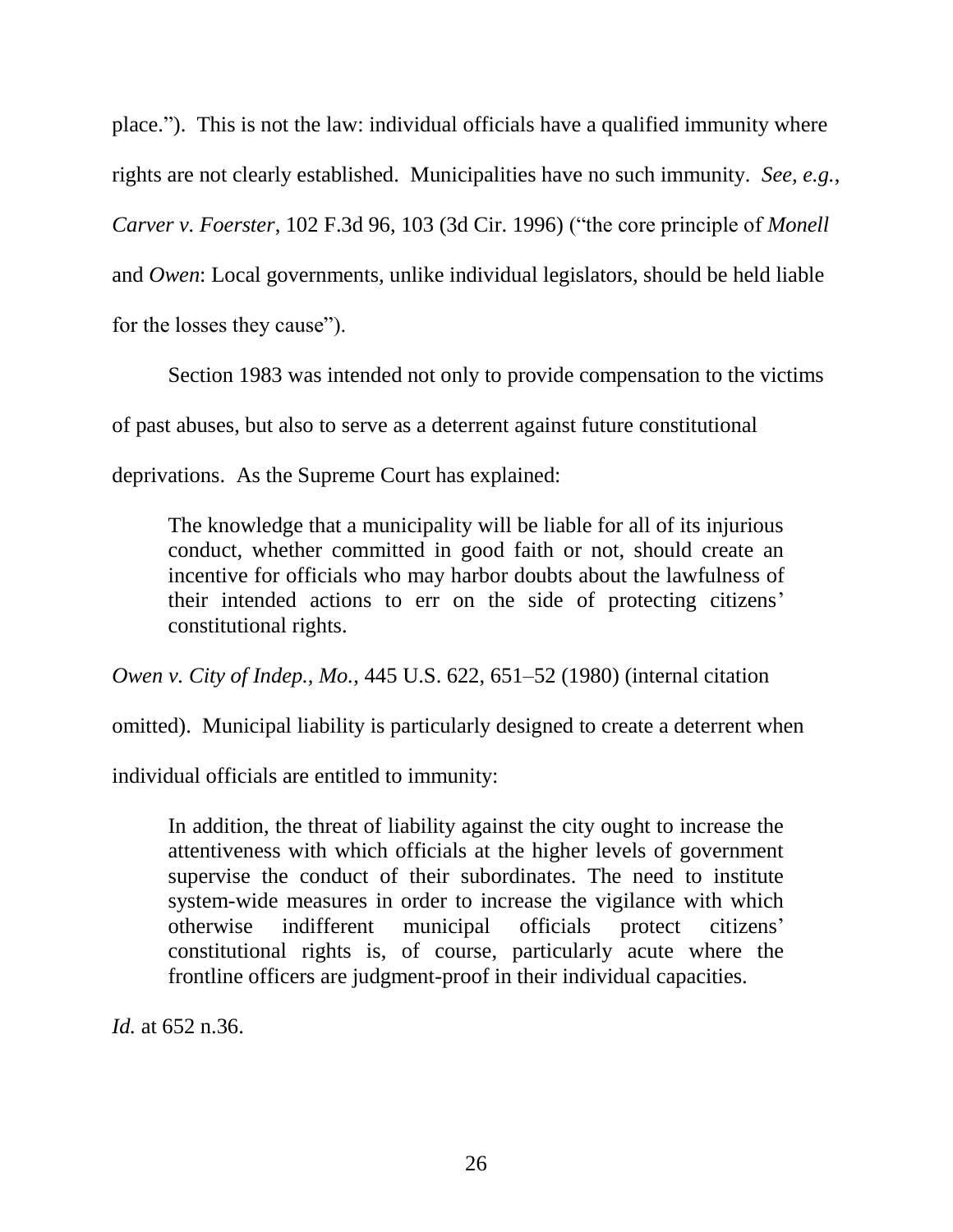## **II. THE INDIVIDUAL DEFENDANTS ARE NOT ENTITLED TO QUALIFIED IMMUNITY.**

The individual Defendants' primary argument is that this Court's decision in *Kelly v. Borough of Carlisle*, 622 F.3d 248 (3d Cir. 2010), requires a finding of qualified immunity in these cases, as well, because cases from outside this Circuit cannot "vitiate the binding holding" of *Kelly*, and because "Plaintiffs' cases are contradicted by other non-binding cases, rendering the law unclear again." Appellees' Br. 14. Defendants misunderstand the meaning of qualified immunity.

As Plaintiffs' opening brief explains, the "salient question" in determining whether a right is sufficiently "established" to result in individual liability is whether the defendant officers had "fair warning" that *their* conduct was unconstitutional. *Hope v. Pelzer*, 536 U.S. 730, 741 (2002). This test necessarily focuses on the state of the law at the time of the violation, not whether the law was sufficiently "established" five or six years earlier. To hold—as Plaintiffs have argued—that a "survey[ of] both our case law and that of our sister circuits" at the time of the Plaintiffs' encounters with police reveals "sufficiently analogous cases that should have placed a reasonable official . . . on notice" of the right to record, *see L.R. v. School District of Philadelphia*, 836 F.3d 235, 249 (3d Cir. 2016), is not to "vitiate" the holding of *Kelly* as to the law in 2007. *See also Ashcroft v. al-Kidd*, 563 U.S. 731, 741–42 (2011) (acknowledging that the requisite clarity can be established by a "robust consensus" of persuasive authority from other circuits and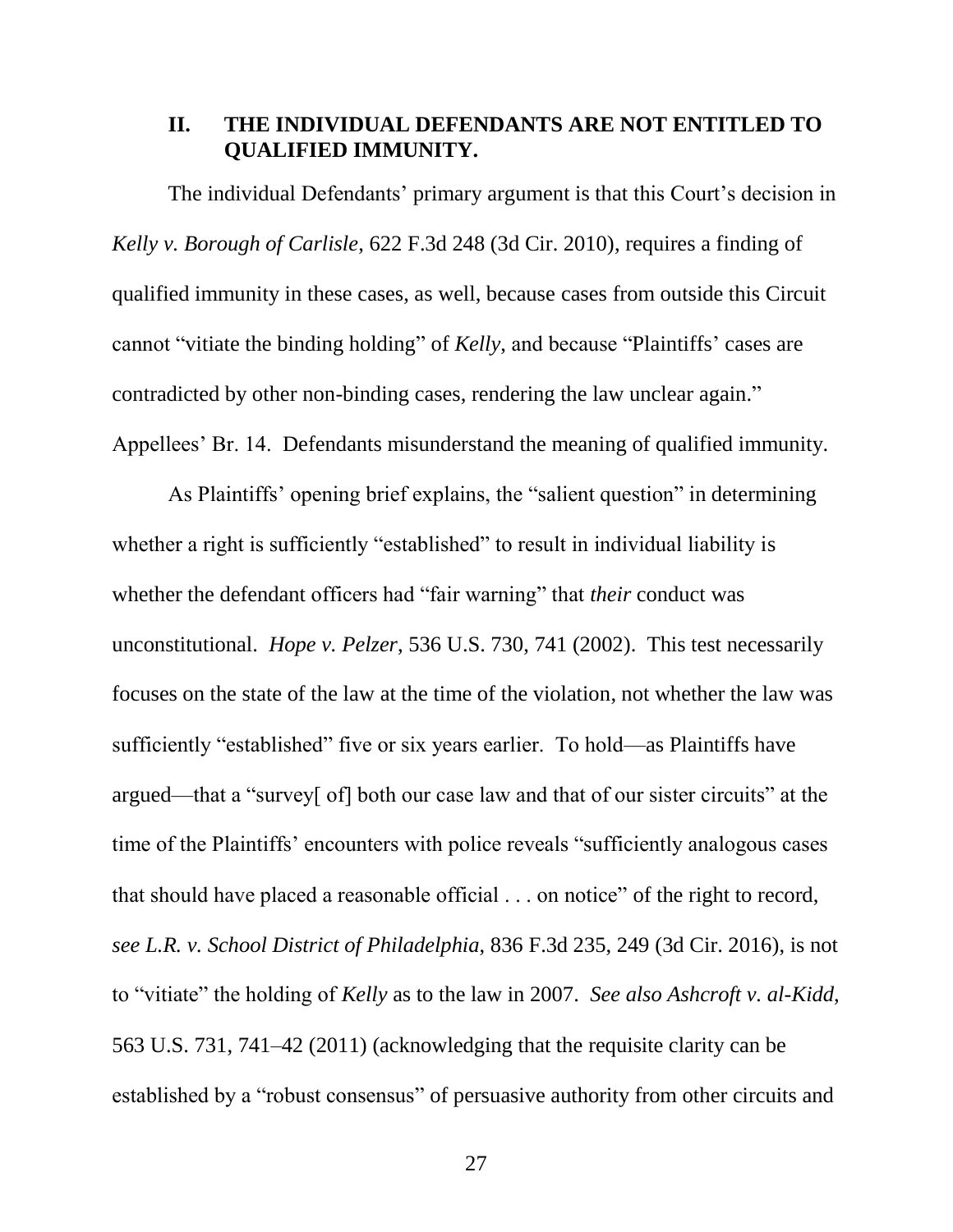courts). Qualified immunity exists to protect officials as the law evolves, not to set that law for the future. Justice Kagan recognized this danger in *Camreta v.* 

*Greene*, 563 U.S. 692 (2011):

The court does not resolve the claim because the official has immunity. He thus persists in the challenged practice; he knows that he can avoid liability in any future damages action, because the law has still not been clearly established. Another plaintiff brings suit, and another court both awards immunity and bypasses the claim. And again, and again, and again.

*Id*. at 706.

 $\overline{a}$ 

In this case, contrary to Defendants' argument, there is no case since *Kelly* that contradicts the right to record police established by the "robust consensus" described in Plaintiffs' opening brief. Some courts have, as this Court did in *Kelly*, declined to find the right to record police to be sufficiently "established" to hold individual officials liable. *See* Appellees' Br. 31 (collecting cases). And other courts, it seems, have held that there is no right to record, for personal use, something other than police performing their duties in public. *See* Appellees' Br. 32. But none of the cases cited by Defendants undermine Plaintiffs' demonstration that the consensus among the courts is that the First Amendment protects the right to record police performing their jobs in public.<sup> $6$ </sup>

 $6$  Moreover, a few courts holding to the contrary would not preclude the finding of a "robust consensus of persuasive authority." Consensus does not mean unanimity.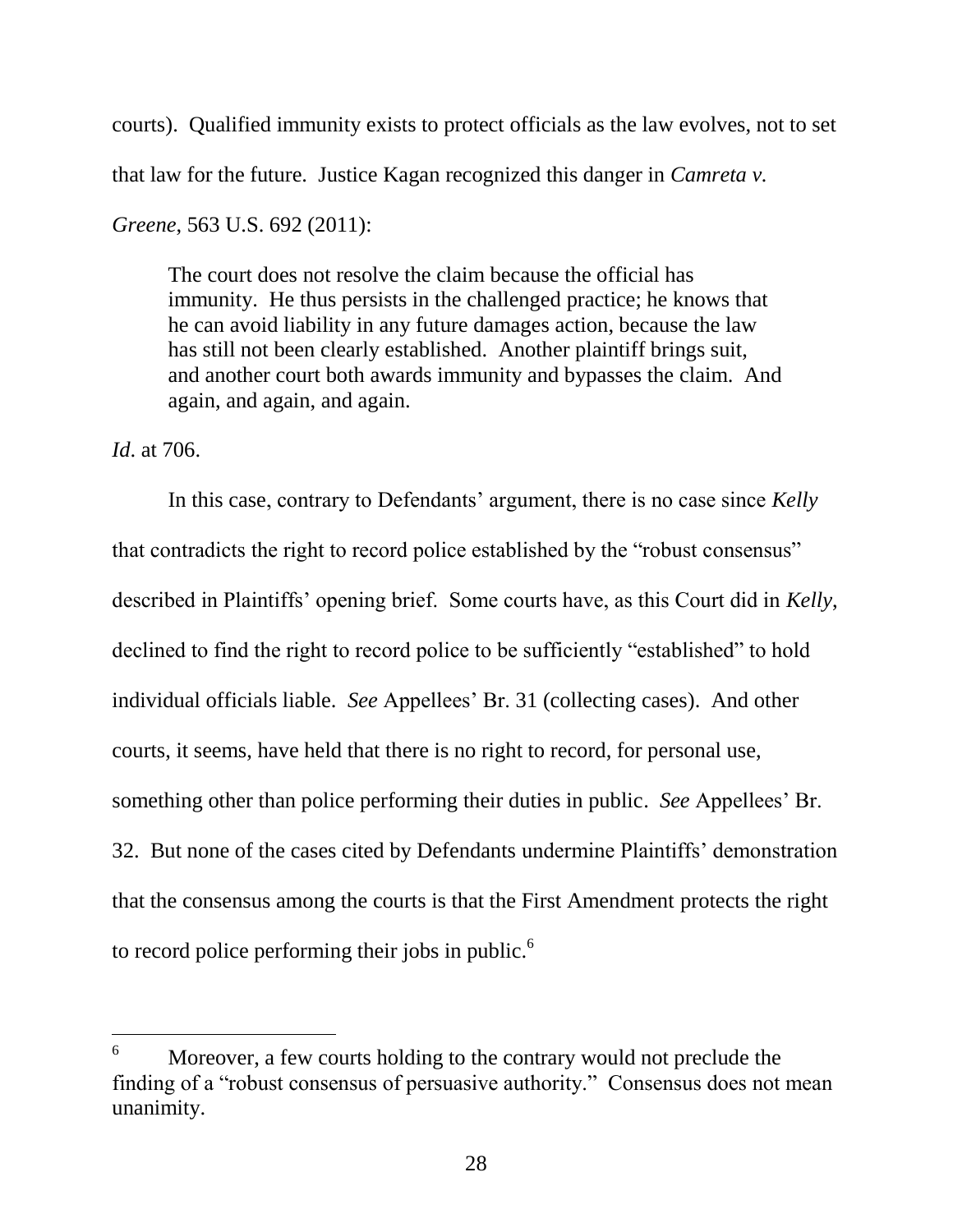Finally, despite stating that they take no position on the correctness of the district court's holding, Defendants argue that the authorities cited by Plaintiffs are all distinguishable because "all of them contain evidence of expressive intent." Appellees' Br. 14. As explained in Plaintiffs' opening brief, the district court erred in holding that the act of recording the police is not protected by the First Amendment unless the recorder communicates an "intent to convey a particular message." The myriad authorities supporting the right to record police do not turn on, or even discuss, whether the recorder communicated an "intent to convey a particular message" because that is not required for First Amendment protection.

Most importantly, Defendants offer no reason why this Court should, if it finds uncertainty in the law, prolong that uncertainty. Technology has progressed and so has the law. The recording of police is more important than ever to the public's right to hold police accountable. As the amici in this case have emphasized, this is an issue that calls out for clarity.

#### **CONCLUSION**

For the foregoing reasons, the decision below should be reversed.

Dated: January 13, 2017 */s/ Mary Catherine Roper* Molly Tack-Hooper Mary Catherine Roper AMERICAN CIVIL LIBERTIES UNION OF PENNSYLVANIA P.O. Box 60173 Philadelphia, PA 19102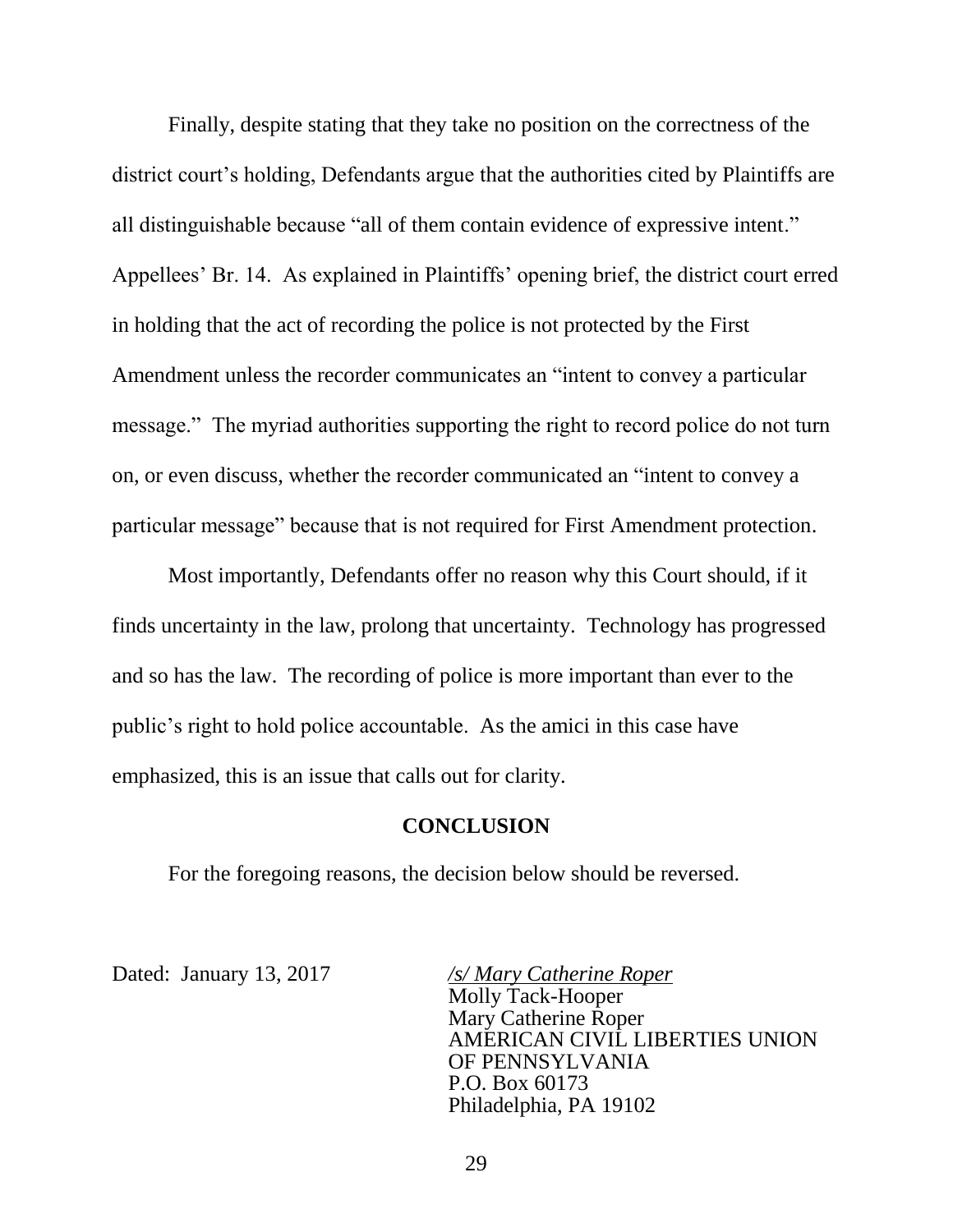Tel: (215) 592-1513 ext. 113 Fax: (215) 592-1343 mtack-hooper@aclupa.org mroper@aclupa.org

Jonathan H. Feinberg KAIRYS, RUDOVSKY, MESSING, & FEINBERG 718 Arch Street, Suite 501 South Philadelphia, PA 19106 Tel: (215) 925-4400 Fax: (215) 925-5365 jfeinberg@krlawphila.com

John J. Grogan Peter Leckman LANGER & GROGAN, P.C. Langer & Grogan, P.C. The Bell Atlantic Tower 1717 Arch Street, Suite 4130 Philadelphia, Pa. 19103 Tel: (215) 320-5662 Fax: (215) 320-5703 jgrogan@langergrogan.com pleckman@langergrogan.com

Seth F. Kreimer 3400 Chestnut Street Philadelphia, PA 19104 Tel: (215) 898-7447 skreimer@law.upenn.edu

*Counsel for Plaintiffs-Appellants*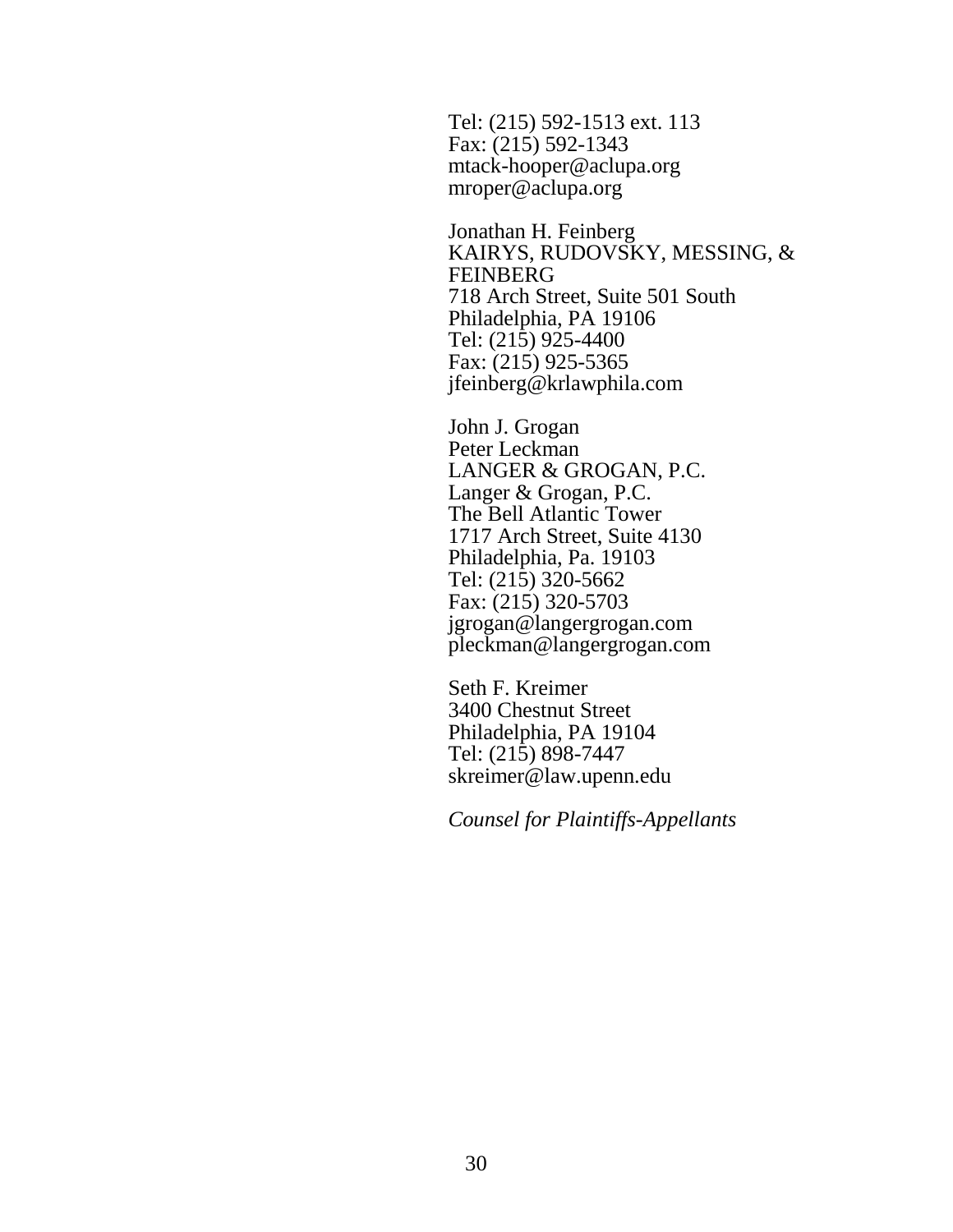### **COMBINED CERTIFICATIONS**

Mary Catherine Roper, one of the attorneys for Appellants, hereby certifies that:

1. I am admitted to the bar of the Third Circuit.

2. This Brief complies with the type/volume limitation contained in Rule  $32(a)(7)(B)$  of the Federal Rules of Appellate Procedure and the limitations governing reply briefs because it contains fewer than 7,000 words and the opening brief in this appeal was filed prior to December 1, 2016. *See* Marcia Waldron, Clerk of Court, *Notice to Counsel Re: Word Limits*,

http://www.ca3.uscourts.gov/sites/ca3/files/2016%20word%20length%20chart%20 with%20notice.pdf (stating that in cases where the opening brief was filed before December 1, 2016, pre-December 1 word limits apply to the appellee's brief and reply brief). The brief contains 6780 words, excluding the parts of the brief exempted by Fed. R. App. P. 32(f).

3. This brief complies with the typeface requirements of Fed. R. App. P.  $32(a)(5)$  and the type style requirements of Fed. R. App. P.  $32(a)(6)$  because this brief has been prepared in a proportionately spaced typeface using Microsoft Word in Times New Roman size 14 font.

4. On this date, the foregoing Reply Brief of Appellants was filed electronically and served on all counsel of record via the ECF system of the United States Court of Appeals for the Third Circuit.